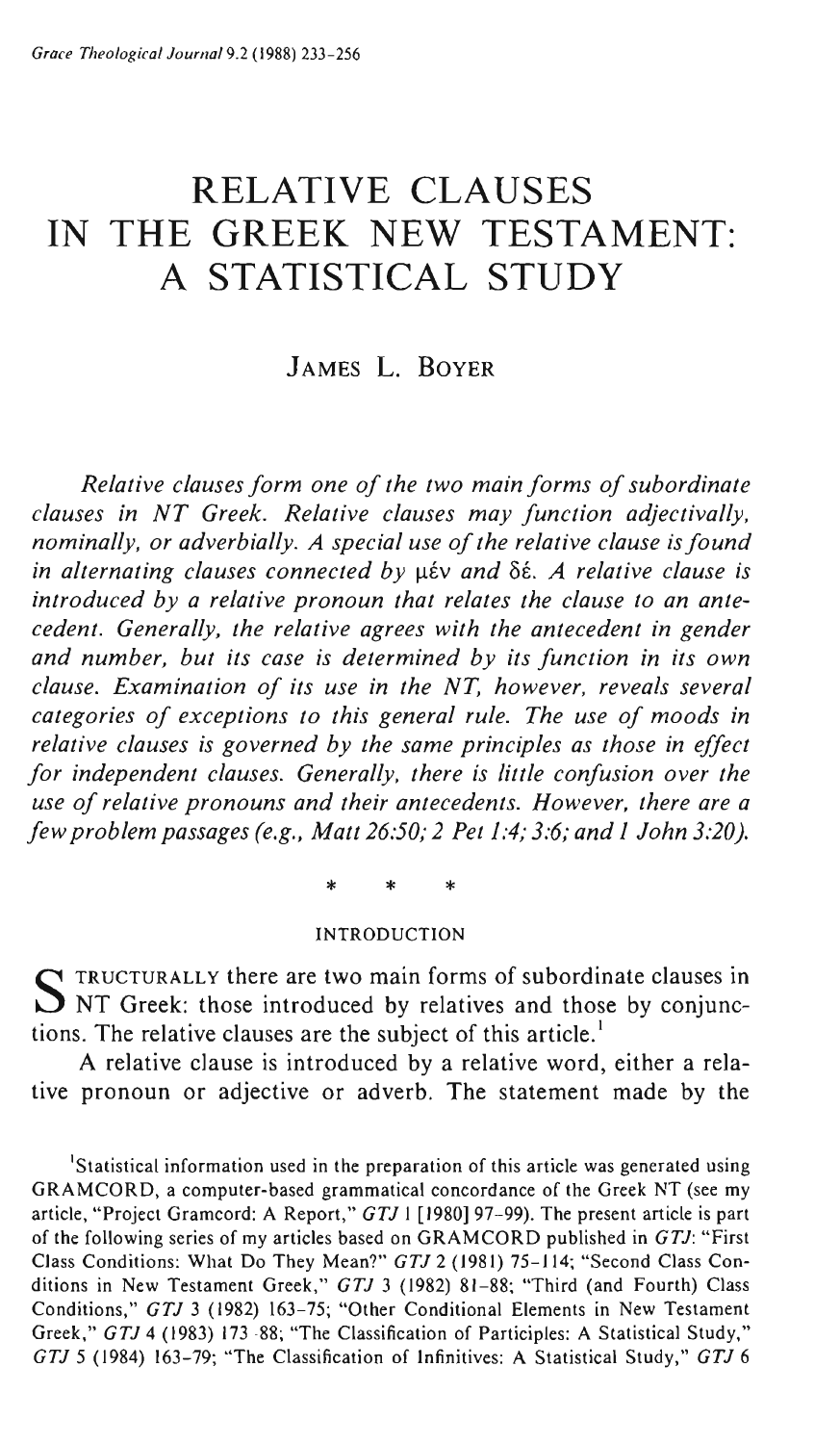relative clause might stand alone as an independent sentence, but the speaker chooses to "relate" it subordinately to some noun or other substantival expression in the main clause by using a special relative word for that purpose. The element to which it is related is called the antecedent.

The relative pronouns that will be under consideration in this study are the regular relative,  $\delta \varsigma$ ,  $\eta$ ,  $\delta$ , the indefinite relative  $\delta \sigma \tau \varsigma$ , ilne;, 0 n, the correlatives *oaoe;,* oloe;, onotOe;, and llA1Koe;. The last four sometimes also function adjectivally and the last only as an adjective. Clauses introduced by relative adverbs could also be included in a study of relative clauses, but they are sufficiently distinctive to merit separate consideration as adverbial clauses.<sup>2</sup> However, those clauses introduced by an adverbial phrase that incorporates the relative pronoun (such as  $\dot{\alpha}v\theta$ '  $\dot{\omega}v$  or  $\epsilon\omega\zeta$  ov) will be included here since they involve a relative pronoun directly.<sup>3</sup>

### CLASSIFICATION OF RELATIVE CLAUSES

Clauses may be analyzed on the bases of structure (main, coordinate, or subordinate), grammatical function (nominal, adjectival, or adverbial), and semantical function. Relative clauses are subordinate and may function in any of the grammatical categories listed. Semantically, relative clauses may be classified as temporal, conditional, causal, modal (manner), purpose, or result.

#### *Adjectival Relative Clauses*

The primary, basic significance of the relative clause is adjectival. In a sense all relative clauses are adjectival. Like the substantive use of an adjective, a relative clause by the omission of the antecedent can become a substantive or noun clause. And by association with various words and with prepositions the adjective may become adverbial. But

 $^{2}$ l plan to undertake a statistical study of adverbial clauses in the future.

<sup>(1985) 29-</sup> 48; "The Classification of Subjunctives: A Statistical Study," GTJ 7 (1986) 3-19; "A Classification of Imperatives: A Statistical Study," GTJ 8 (1987) 35-54; and "The Classification of Optatives: A Statistical Study," GTJ 9 (1988) 129-40. Informational materials and listings generated in the preparation of this article may be found in my "Supplemental Manual of Information: Relative Clauses" (available through interlibrary loan from the Morgan Library, Grace Theological Seminary, 200 Seminary Drive, Winona Lake, IN 46590). Information about GRAMCORD is available through my co-developer Paul R. Miller, Project GRAMCORD, 18897 Deerpath Road, Wildwood, IL 60030.

<sup>&</sup>lt;sup>3</sup>There is one use of the relative pronoun that does not always involve a clause, and thus does not fall strictly within the scope indicated by the title of this paper. However, since it usually does so, it will be included. See "The Alternating Use of the Relative," below.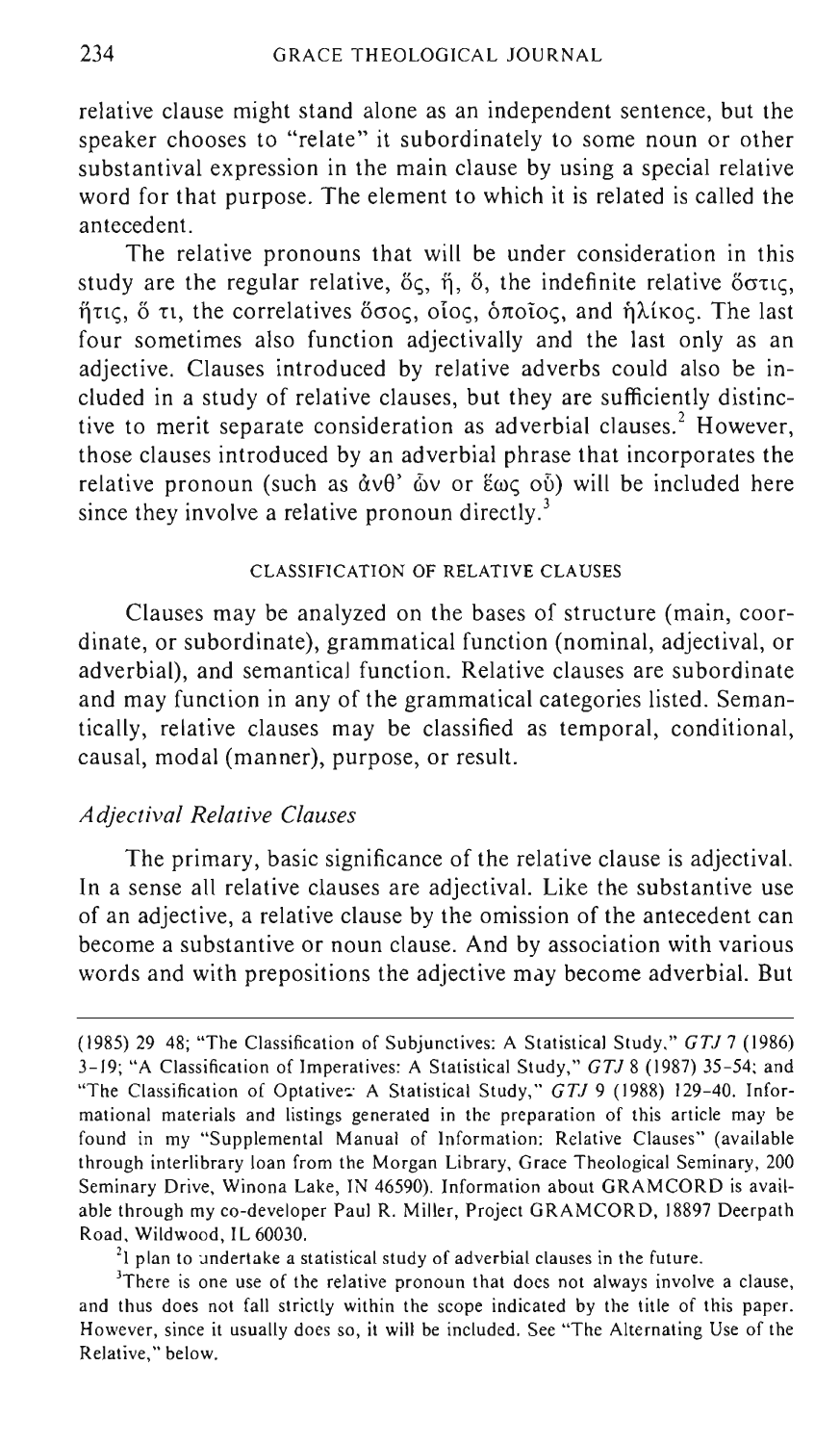the true adjectival use is by far the most frequent (1079 [64%] out of 1680).

Adjectival relative clauses may be descriptive or restrictive (identifying), just as other adjectives. Adjectival clauses are descriptive when they ascribe a quality or attribute to the antecedent, and restrictive when they define or identify the antecedent. The two categories are not mutually exclusive, and they may overlap, requiring subjective judgment on the part of the interpreter. For example,  $\&$   $\tilde{f}$   $\sim$   $\&$   $\tilde{f}$   $\sim$   $\&$   $\vee$  $\vee$  $\vee$  $\wedge$  $\theta$ n  $\tilde{C}$ In $\sigma$ <sub>0</sub> = 'from whom Jesus was born' (Matt 1:16) could be describing Mary as Jesus' mother, or it could be distinguishing her from others of the same name (i.e., the Mary who bore Jesus). The context seems to suggest the descriptive sense. But in spite of the subjectivity, the distinction is real and useful. In Matt  $2.6$  the sense is clearly descriptive ("a Ruler, who will shepherd My people Israel").<sup>4</sup> In Matt 2:9 the relative clause is clearly restrictive ("the star, which they had seen in the East"). There are, based on my judgment, 225 descriptive and 432 restrictive relative clauses in the NT $i$ <sup>5</sup>

Another category needs to be recognized which goes beyond the functions of regular adjectives. Blass, in his treatment of sentence structure, speaks of two types of Greek prose; the periodic style, characterized by artistically developed prose, and the running or continuous style, characterized by plain and unsophisticated language. The running style is found in two patterns. One pattern has a series of separate sentences, usually connected by  $\kappa\alpha i$ . The other pattern extends the first statement by means of participial phrases, clauses introduced by  $\delta\tau$ , or relative clauses. Blass defines this 'Relative Connective' as "a loosening of the connection of the relative clause to the preceding complex sentence; something intermediate between a relative clause and a demonstrative clause:  $\delta \zeta =$  and this, but this, this very thing." $6$ 

The relative connective use of the relative clause becomes quite obvious when modern speech English versions of the NT are compared with older translations that follow the grammar of the Greek. Long sentences are broken down into many shorter ones in conformity to modern style. In many instances the break occurs where the Greek has a relative. For example, Paul's "long sentence," Eph 1:4-14, is divided by the  $KJV$  into three sentences; the last two sentences open with a relative clause. The *NASB* and the *NIV* break it into six sentences; after the first sentence all but two breaks come at

<sup>&</sup>lt;sup>4</sup>Translations will be given from the  $NASB$  unless otherwise stated.

 $<sup>5</sup>$ Lists of these and many other helpful details which cannot be included in this</sup> article are available in the supplementary manual listed in n. 1.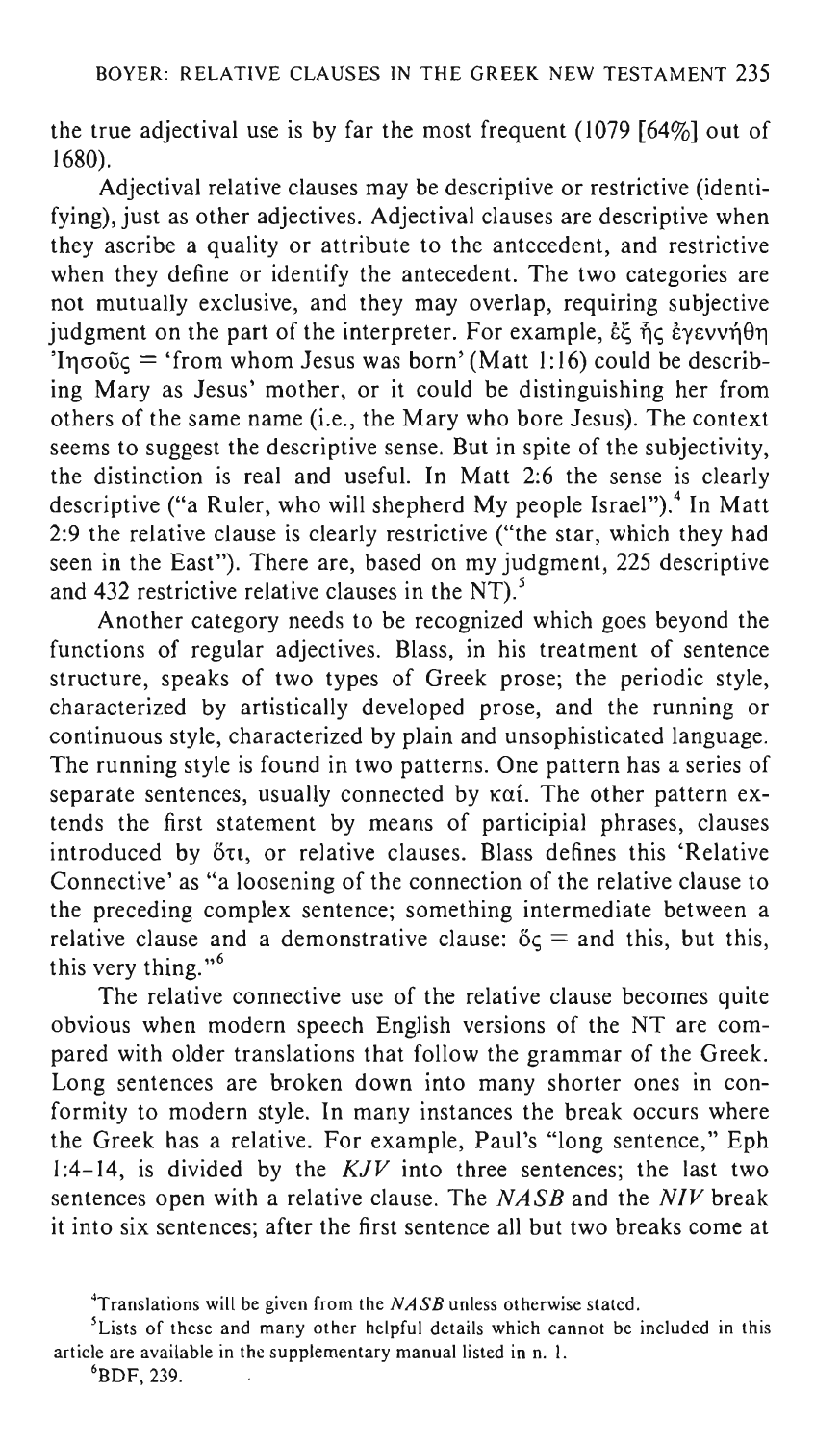a relative. Even the Nestle26 Greek text divides the passage into four sentences; after the opening one each begins with a relative.

Another indication that the Greek relative serves as a connective is seen in an examination of the ways in which the *NASB,* which follows the Greek syntax more closely than other modern versions, translates the relative in the NT. In approximately 10% of all occurrences (160 out of 1680) it translates the relative by using a personal or demonstrative pronoun, even on occasion inserting a noun, thus removing the "relation" supplied by the relative.

Such relative connectives are still adjectival and could probably be classified as either descriptive or restrictive, but the consideration that has prompted their separate treatment is the fact that they move the thought of the sentence into a new area. By my count, there are 422 relative connectives in the NT.

# *Nominal Relative Clauses*

There are 473 relative clauses in the NT for which the antecedent of the relative pronoun is lacking, left to be supplied, or understood. The relative pronoun is usually translated by "the one who," "that which," or "what" (= "that which," not the interrogative). Actually, it is better to consider the relative as containing in itself its antecedent, and the entire clause becomes in effect a substantive.<sup>7</sup> The clause itself becomes the subject or object of the sentence, or fills some other function in the sentence.

When a nominal relative clause comes at the beginning or early in a sentence, it sometimes happens that a redundant personal or demonstrative pronoun is used later in the sentence. The redundant pronoun is called a pleonastic pronoun. This construction was found in Classical Greek, but it is much more common in biblical Greek, due probably to the influence of a similar Semitic idiom.

A nominal relative clause may be categorized according to its function in a sentence. The two most common functions are subject or direct object of a verb, but other noun functions are found as well.

#### SUbject of the Verb

Of the nominal relative clauses, 139 (29%) serve as subject of a sentence. Examples are Luke 7:4; ἄξιός έστιν <u>φ</u> παρέξη τοῦτο, "the

<sup>&</sup>lt;sup>7</sup>Grammarians describe this situation differently. For example, BAGD (p. 583) says, "A demonstrative pron. is freq. concealed within the relative pron." But W. W. Goodwin *(Greek Grammar,* rev. C. B. Gulick [Boston: Ginn, 1930] 219) says, "In such cases it is a mistake to say that ταῦτα, ἐκεῖνοι, etc. are *understood.* . . . The relative clause here really becomes a substantive, and contains its antecedent within itself."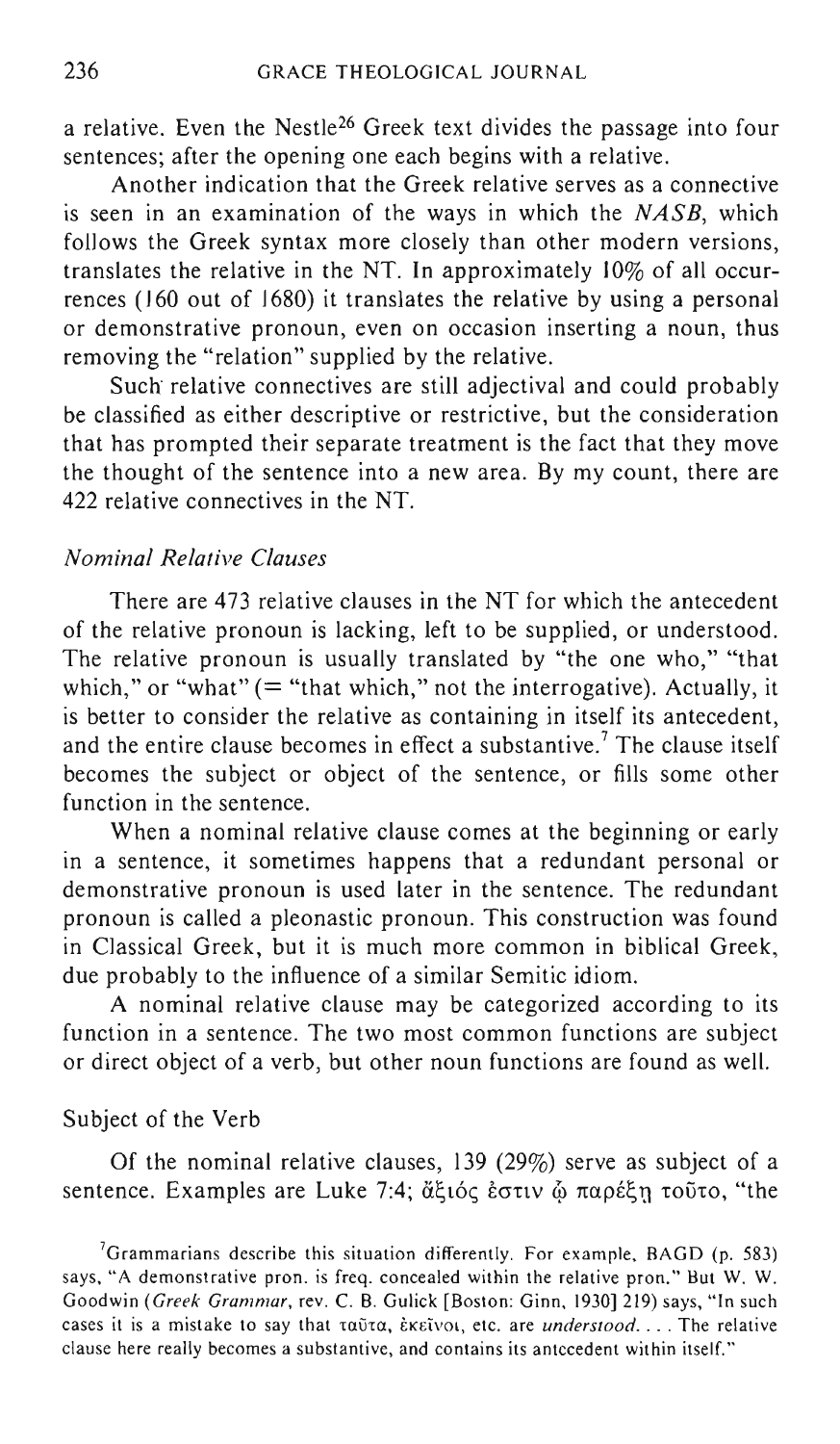one to whom you should grant this is worthy" (my translation; the *NASB* alters the sentence structure, "He is worthy for you to grant this to him") and John 1:33: έφ' ὃν ἂν ἴδης τὸ πνεῦμα καταβαῖνον και μένον εη' αύτόν, ούτός έστιν ο βαπτίζων, "He upon whom you see the Spirit descending and remaining upon Him, this is the one who baptizes." The last example illustrates also the pleonastic pronoun,  $\overrightarrow{0}$  volc. which repeats the subject. Eleven subject clauses use a pleonastic pronoun.

#### Direct Object of the Verb

The largest number of the nominal relative clauses, 222 (47%), function as direct object of the verb; in 31 instances a pleonastic pronoun is also used. Mark 1:44 illustrates this object clause:  $\pi \rho o$ -.<br>σένεγκε περί τοῦ καθαρισμοῦ σου ἃ προσέταξεν Μωϋσῆς, "offer for your cleansing what Moses commanded." In Rom 7: 15, 16 this construction occurs four times, three of them with the pleonastic pronoun (e.g., άλλ' δ μισῶ τοῦτο ποιῶ, "the thing I hate, this I do" [my translation]).

### Other Nominative

Other than as subject, the nominal relative clause is found in a nominative case relationship most frequently as a predicative nominative in a copulative sentence (19 times). An example is found in John 1:30: ούτός έστιν ύπερ ού έγὼ είπον, "This is He on behalf of whom I said." In four instances there may be a nominative absolute construction (Matt 10:14; 23:16, 18; and 1 Tim 3:16).

#### Other Accusative

Other than as direct object, the nominal relative clause is in an accusative relationship 17 times: as object of a preposition (10 times); as the complement of a direct objective (twice); and once each as accusative of person, of thing, and of respect; in apposition to a direct object; and subject of an infinitive. For example, in  $2$  Cor 12:20  $\mu$ n πως έλθων ούκ οΐους θέλω εύρω ύμας κάγω εύρεθω ύμιν οίον ού  $\theta$ έλετε, "afraid that ... I may find you to be not what I wish and may be found by you to be not what you wish," the clause  $\omega \chi$  oloog  $\theta \hat{\epsilon} \lambda \omega$ is the complement to the direct object  $\hat{v} \mu \tilde{\alpha} \zeta$ . In the latter part of the sentence the same construction is somewhat obscured by the verb changing to passive. Col 3:6 is an example of a nominal relative clause as accusative object of a preposition:  $\delta t$   $\delta \epsilon \rho \gamma \epsilon \tau \alpha t$   $\eta \delta \rho \gamma \eta \tau \sigma \tilde{v}$ θεοῦ, "on account of which things the wrath of God comes" (my translation).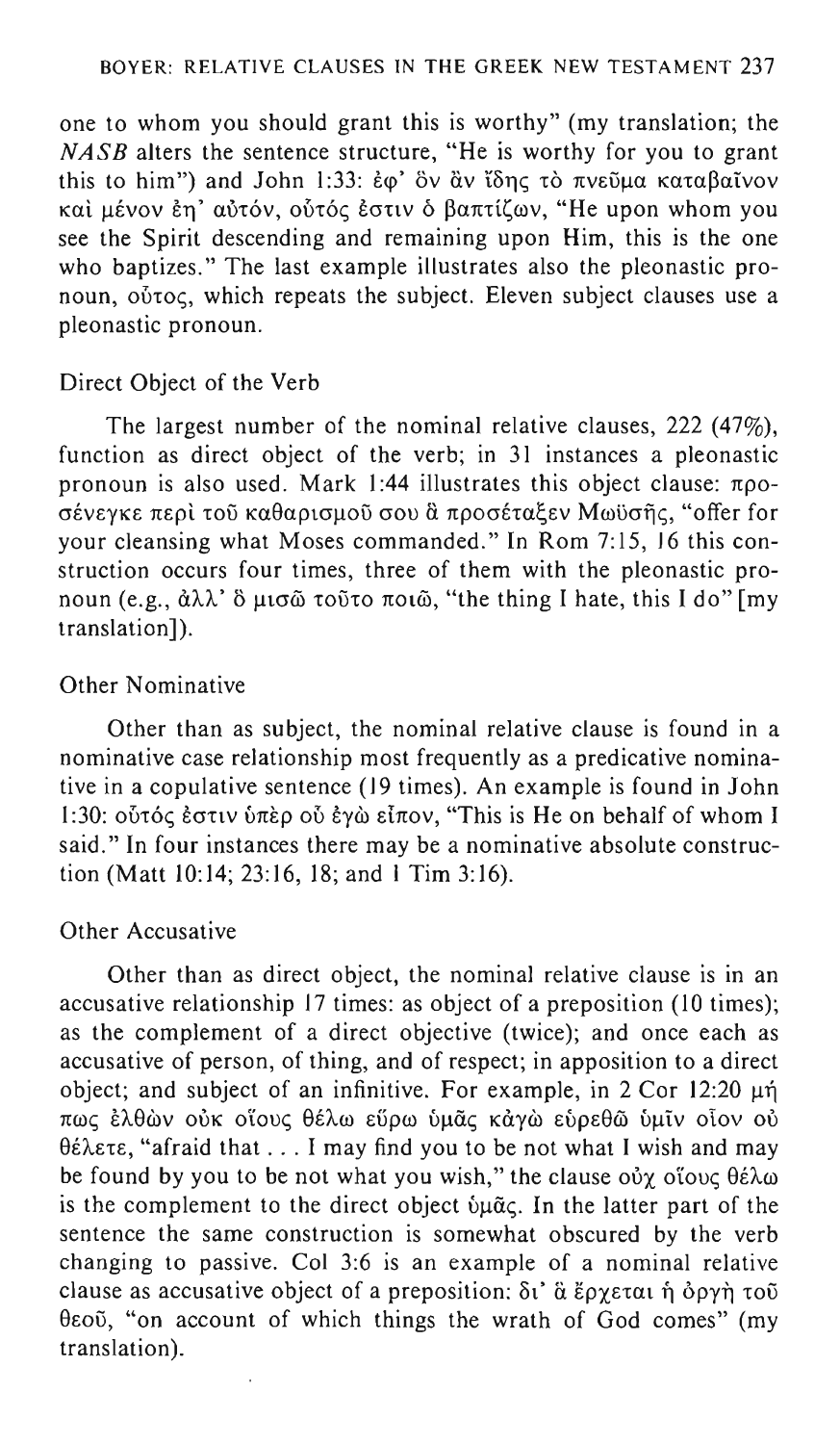# Genitive Substantive

The nominal relative clause occurs in a genitive relation to the sentence 31 times: as genitive object of a preposition (17 times), as a partitive genitive (6 times), as an epexegetic genitive (4 times), as a genitive of comparison (twice), as a genitive of relationship (once), and as a genitive of content (once). An example of a partitive genitive is found in Rom 15:18:  $\omega \rightarrow \alpha \lambda \mu + \alpha \lambda \epsilon$ iv  $\omega \rightarrow \alpha \epsilon$ σατο Χριστὸς δι' ἐμοῦ, "For I will not presume to speak of anything except what Christ has accomplished through me." A genitive of comparison is found in John 7:31:  $\delta$  Χριστος όταν έλθη μη πλείονα σημεία ποιήσει ών ούτος έποίησεν; "When the Christ will come, He will not perform more signs than those which this man has, will He?"

### Dative Substantive

The nominal relative clause is dative 41 times (13 with a pleonastic pronoun): as indirect object (19 times), as object of a preposition (15 times), as dative of possession (5 times), and once each as dative of respect and of instrument. An example of an indirect object is found in Gal 3:19: τὸ σπέρμα ὦ ἐπήγγελται, "the seed ... to whom the promise had been made." A dative of possession is found in Mark  $11:23$ : ὃς ἂν εἴπη τῶ ὄρει τούτω ... ἔσται αὐτῶ, "whoever says to this mountain ... it shall be granted him [literally 'it shall be to him', or, 'it shall be his']." Here the pleonastic pronoun  $\alpha\beta\tau\tilde{\omega}$  helps to identify the case and the construction.

# *Adverbial Clauses*

Ninety times in the NT the relative, together with a preposition or some specific word expressing an adverbial idea, or both, becomes an introductory phrase for a clause functioning adverbially. The adverbial sense does not derive from the relative but from the preposition and the antecedent of the relative. Fuller treatment of adverbial clauses (including those introduced by a relative) is planned for a future study, but a brief discussion is included here for the sake of completeness.

### Temporal Clauses

Of the approximately 420 subordinate temporal clauses in the NT, 57 are introduced by a relative phrase. The temporal sense is indicated by the antecedent of the relative, sometimes expressed but more commonly omitted. When it is not stated it can be determined reasonably by the gender of the relative and the analogy of instances where it is used. The antecedent most frequently is  $\gamma \rho \dot{\rho} \nu o \rho$  in its proper case form (47 times, 5 of them actually expressed), then  $\hat{\eta} \mu \hat{\epsilon} \rho \alpha$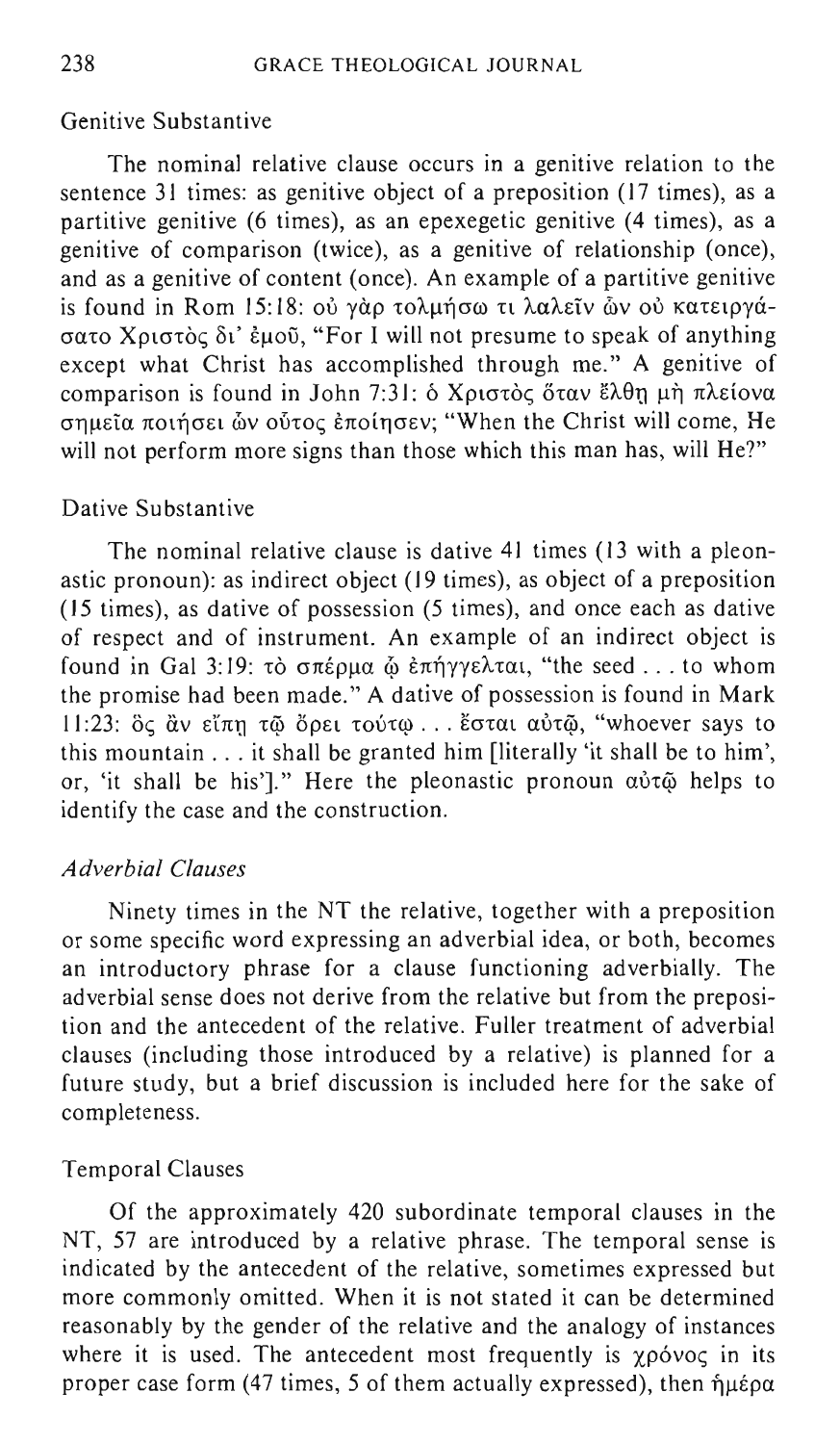(9 times, 7 expressed), and  $\ddot{\omega}$  (once only, understood from the context). The simple relative  $\delta \zeta$  is used in 36 instances,  $\delta \sigma \tau \zeta$  is seen 5 times in the phrase  $\epsilon \omega \varsigma$  orow, and the correlative ooc 6 times.

The actual phrases and the number of occurrences in the NT are listed here. Brackets indicate that the antecedent is left to be understood:

| άφ' ἧς ἡμέρας    | 3              |
|------------------|----------------|
| άφ' ἧς [ἡμέρας   | $\overline{c}$ |
| άφ' ἧς [ὥρας     | I              |
| άφ' οὗ [χρόνου   | 4              |
| ἐν ῷ [χρόνῳ      | 4              |
| έφ' ὅσον χρόνον  | 2              |
| έφ' ὅσον [χρόνον | 1              |
| ὄσον χρόνον      | 3              |
| ἄχρι ἧς ἡμὲρας   | 4              |
| ἄχρι οὗ [χρόνου  | 4              |
| ἄχρις οὗ [χρόνου | 5              |
| μέχρι οὗ [χρόνου | 2              |
| ἕως οὗ [χρόνου   | 17             |
| ἕως ὅτου [χρὸνου | 5              |
|                  |                |

Causal Clauses

There are 16 clauses classified as causal clauses introduced by relative phrases. The causal sense is indicated by the prepositions used, by the antecedent, or by both. The phrases and number of occurrences are:

| δι' ἧν αἰτίαν | 5 |
|---------------|---|
| δι' ήν        | ı |
| ἧν αἰτίαν     | 1 |
| άνθ' ὦν       | 5 |
| έφ' ώ         | 2 |
| εἴνεκεν οὗ    | 1 |
| οὖ χάριν      |   |

 $\Delta t$  with accusative, είνεκεν and  $\gamma \dot{\alpha}$  plv all mean 'on account of', or 'because of'. 'Av $\theta$ '  $\tilde{\omega}$  'in exchange for these things' may be understood as "because of these things." 'E $\varphi$ '  $\varphi$  may be contracted from  $\epsilon \varphi'$   $\tilde{\varphi}$  τούτ $\varphi$  ot 'for this reason that' or 'because'.<sup>8</sup> Six times the causal sense is shown by  $\alpha$ itia as the antecedent, one time without a preposition. Once (2 Pet 3:12),  $\delta i'$  fiv clearly has  $\eta \mu \epsilon \rho \alpha \varsigma$  as its antecedent, not  $\alpha$ *i* tia, yet the sense is causal rather than temporal, as  $\delta t \alpha$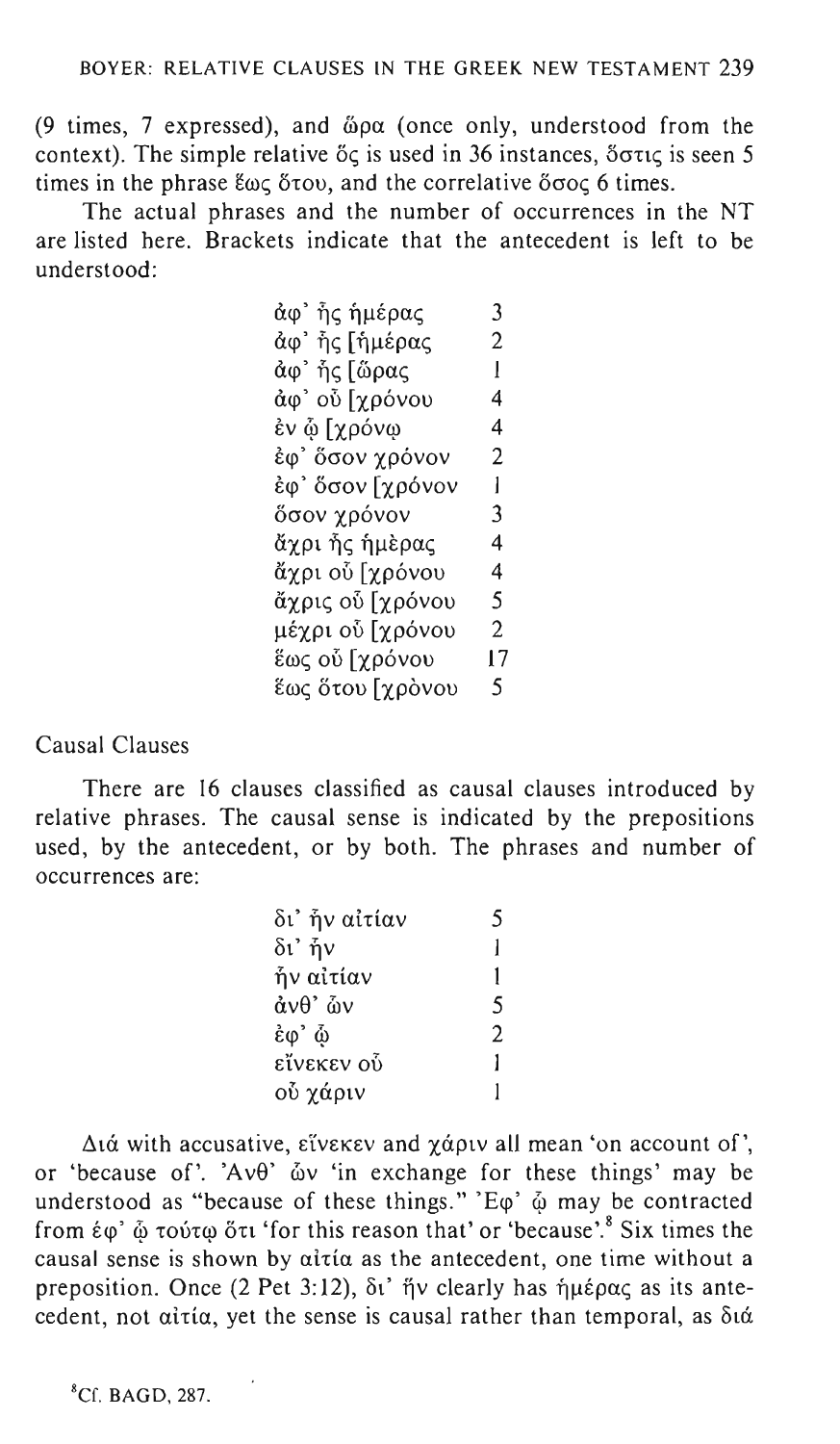with the accusative requires. Nine times the relative is neuter with no antecedent, pointing to the general context for the reason or cause.<sup>9</sup>

## Clauses Expressing Degree or Measure

Ten adverbial relative clauses express degree or measure, in each case introduced by the correlative  $\delta \sigma$ oc, a word involving the idea of quantity or measure. The adverbial clause answers the questions, how much? or to what degree?

**In** three of these clauses the relative has an adverb as its antecedent ( $\mu\tilde{a}\lambda\lambda$ ov in Mark 7:36, and  $\mu$ kpóv (twice) in Heb 10:37). Actually the last two do not involve a clause at all, functioning as simple adverbs. These are unusual constructions, but not improper.

### Clauses Expressing Manner

The phrases  $\delta v$   $\tau \rho \delta \pi \sigma v$  (5 times) and  $\kappa \alpha \theta$   $\delta v$   $\tau \rho \delta \pi \sigma v$  (twice) both mean "according to the manner which." These phrases clearly introduce a clause of manner.

# Other Adverbial Clauses?

Mention should be made here of certain relative clauses, called by some grammarians "conditional relative clauses" and "relative purpose clauses" (and a few others which, if valid, should be included here but are not). I have previously discussed "conditional relative clauses," and concluded that, while the clauses may contain a suggestion of condition, they are not, and should not be, classified as conditional sentences.<sup>10</sup>

The situation is much the same with the so-called "relative purpose clause," or other clauses that may suggest other adverbial senses. As A. T. Robertson says,

Almost any sentence is capable of being changed into some other form as a practical equivalent. The relative clause may indeed have a resultant effect of cause, condition, purpose or result, but in itself it expresses none of these things. It is like the participle in this respect. One must not read into it more than is there . . .<sup>11</sup> As in Latin, the relative clause may imply cause, purpose, result, concession or condition, though the sentence itself does not say this much. This is due to the logical relation in the sentence. The sense glides from mere explanation to ground or

Some see a similar causal or instrumental sense in some of the occurrences of  $\dot{\epsilon}v$  $\&$  (Rom 8:3; 14:21; Heb 2:18: 6:17). Cf. BAGD, 261.

<sup>10</sup>See my article, "Other Conditional Elements in New Testament Greek," 185-86.

 $<sup>11</sup>A$ . T. Robertson, *A Grammar of the Greek New Testament in the Light of*</sup> *Historical Research* (Nashville: Broadman, 1934) 956.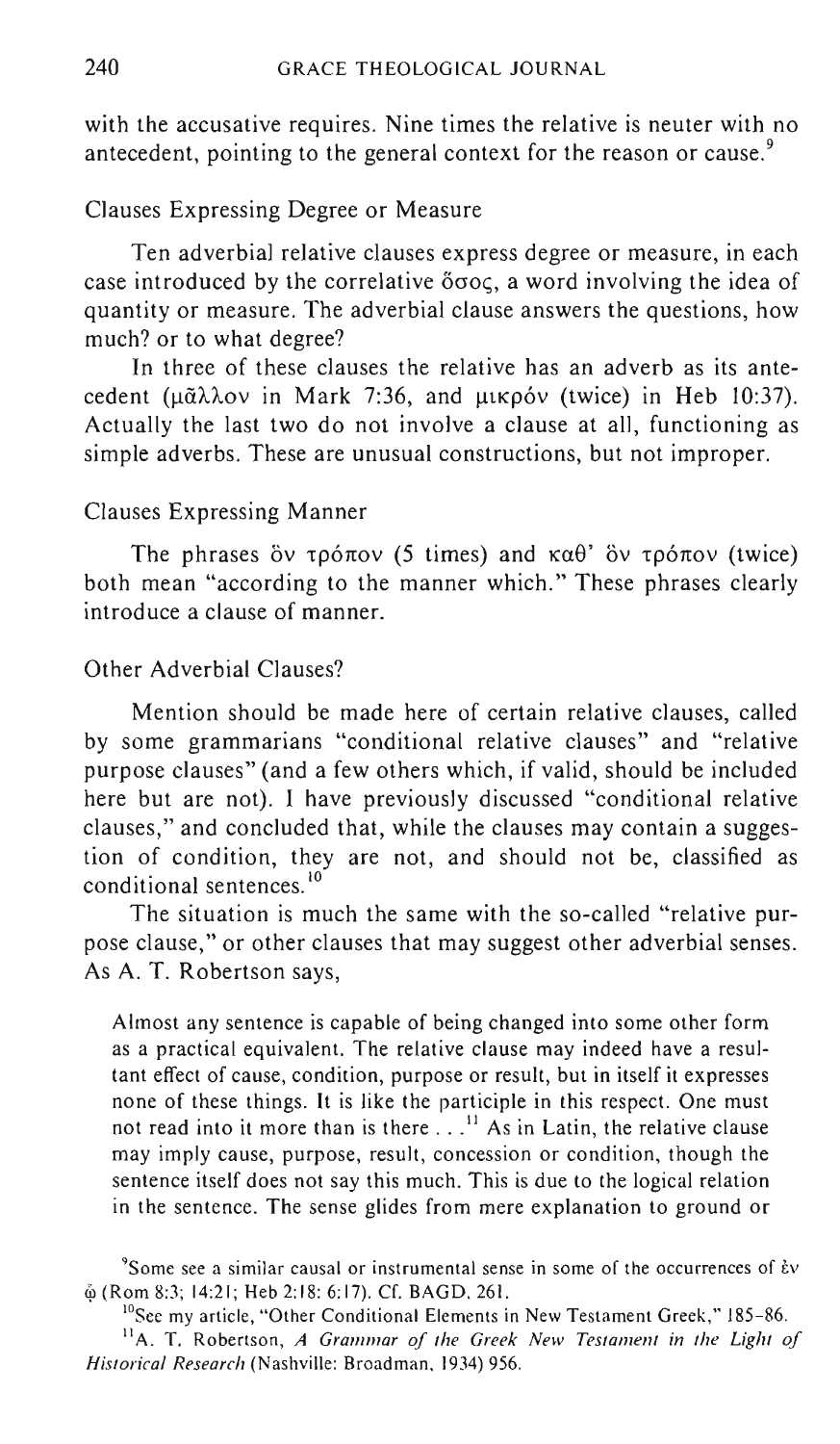reason....<sup>12</sup> The indefinite relative like  $\delta \zeta$   $\varepsilon \dot{\alpha} \nu$   $\theta \dot{\epsilon} \lambda \eta$  (Mk. 8:35) or  $\delta$ στις δμολογήσει (Mt. 10:32) is quite similar in idea to a conditional clause with  $\frac{2}{3}$  it is not a conditional clause with  $\frac{2}{3}$  it is not a conditional sentence any more than the so-called causal, final, consecutive relative clauses are really so. It is only by the context that anyone inferentially gets any of these ideas out of the relative. $^{13}$ 

# *Alternating Use of Relative with Mέv, Δέ*

The relative pronoun is used with the particles  $\mu$ έν and δέ to express alternatives, such as are expressed in English by "the one ... the other" or "some ... others." This is about the only remainder in NT Greek of an original demonstrative sense of the relative pronoun.<sup>14</sup> The article also ( $\delta \mu \varepsilon v$ ...  $\delta \delta \varepsilon$ ) is used in this alternating construction, reflecting the same historical origin as a demonstrative. Certain other words,  $\ddot{\alpha}\lambda\lambda$ Oc (24 times), EtepOc (10 times), and the indefinite  $\tau$ ivé $\zeta$  (5 times), are also so used. Often these different patterns are mixed together in one set of such alternative expressions. Even  $\tilde{\alpha} \lambda \lambda o \zeta$ and Etepoc mingle in the same set in a way that seems to defy explanation (cf. 1 Cor 12:8-10). The number of occurrences in the NT for these alternating expressions are as follows:

| Relatives only ( $\delta \varsigma \mu \epsilon \nu \ldots \delta \varsigma \delta \epsilon$ ) | 13            |
|------------------------------------------------------------------------------------------------|---------------|
| Article only ( $\delta \mu \in V \ldots \delta \delta \in V$ )                                 | 10            |
| Other words only                                                                               | q             |
| Relative combined with article                                                                 | $\mathcal{L}$ |
| Relative combined with other words                                                             | 5.            |
| Article combined with other words                                                              | 7             |
| Total sets of alternatives                                                                     | 46            |
| Total number of relatives involved                                                             | 38            |
|                                                                                                |               |

The sets may consist of two alternatives (26 times), of three (II times), of four (6 times), and one set of nine alternatives.

The first item in the list is not always marked by  $\mu$ έν (9 exceptions). Instead, the numeral  $\varepsilon \zeta$ , the indefinite pronoun  $\tau \nu \varepsilon \zeta$ , the demonstrative article of  $\delta \xi$ , even a noun (Heb 11:35) and a partitive genitive phrase (John 7:40), all without  $\mu \in V$ , may constitute the first item. The alternate items of each list are almost invariably marked by  $\delta \acute{\epsilon}$ ; the only exceptions are in the parallel passages, Mark 4:5 and Luke 8:6, where  $k\alpha i \ddot{\alpha} \lambda \lambda \alpha$  or  $k\alpha i \ddot{\alpha} \tau \dot{\alpha}$  is found, respectively. I Cor 12:28, with over  $\mu \in V$  but no succeeding  $\delta \in \Lambda$ , does not fit the "some ...

 $^{12}$ Ibid., 960.  $13$ Ibid., 961-62.  $14$  Ibid., 695-96.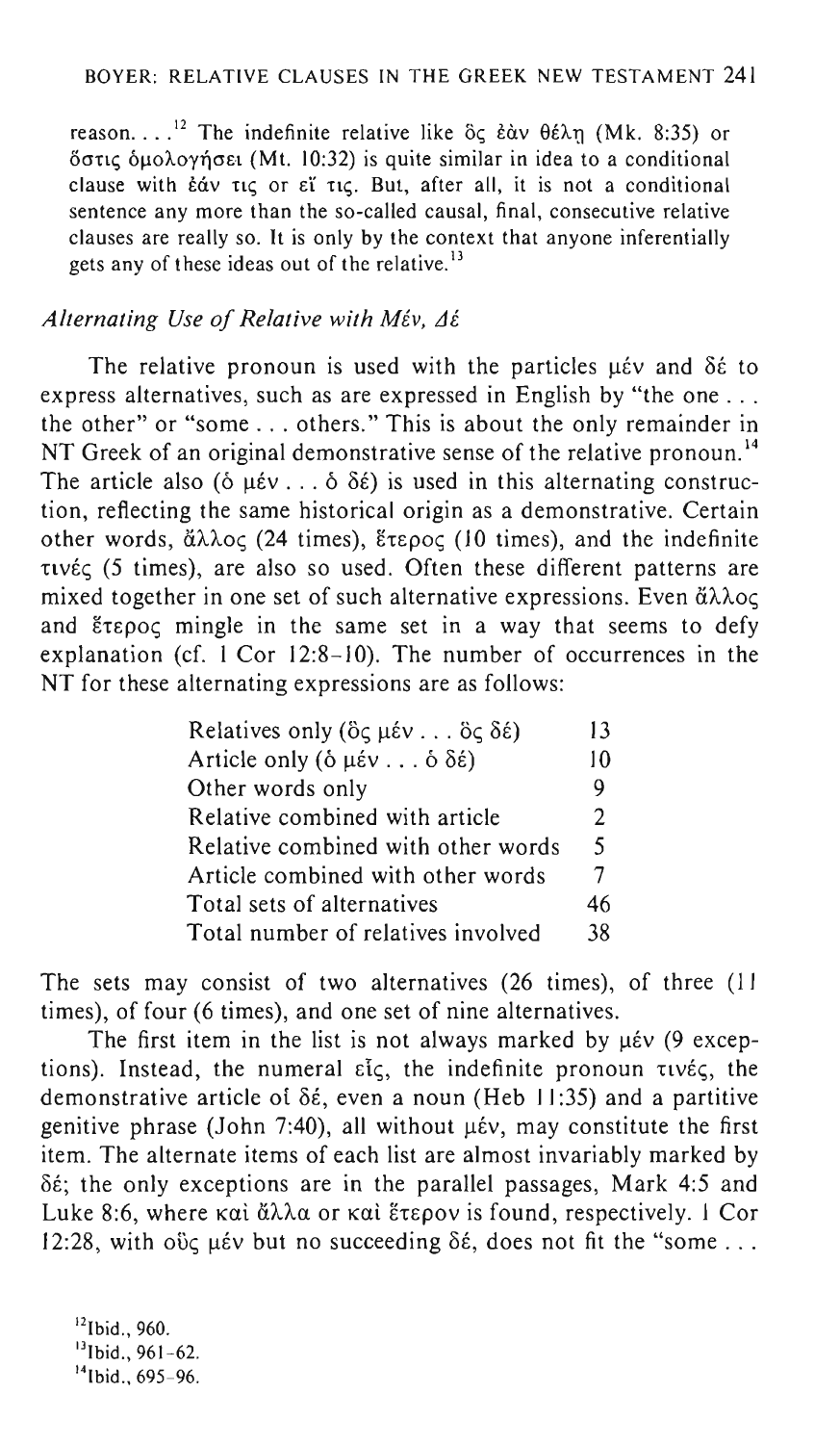other" pattern; the numbered items following the first are not alternatives to, but descriptions of, the first. Thus it is not classified in this group.

#### THE MECHANICS OF RELATIVE CLAUSES

In this section the various relative pronouns will be discussed. This will be followed by a discussion of the antecedents. Finally, the matter of agreement between relative pronouns and their antecedents will be analyzed.

# *The Relative Pronoun*

By far the most frequently used relative pronoun is  $\delta \zeta$ ,  $\eta$ ,  $\delta$  (1395) times, or 83% of the total). It is found in almost every gender, number, and case, and in every functional classification except one, where the sense calls for the quantitative  $\delta \sigma$ oc.

"Octic, fitte,  $\ddot{\text{o}}$  ti is second in frequency (153 or 9%). This word is a compound of the common relative  $\delta c$  and the indefinite pronoun  $\tau$ <sub>i</sub>, with both parts of the compound experiencing inflection. This compounding with the indefinite and the use of the word in the early Greek gave it the name Indefinite Relative. But the name is no longer appropriate in the Greek of the NT. Blass says that  $\delta \zeta$  and  $\delta \sigma \tau \zeta$  "are no longer clearly distinguished in the NT."<sup>15</sup> W. F. Howard<sup>16</sup> shows that ocrn<; occurs almost solely in the nominative case and in the accusative neuter, the only exception being an old genitive singular neuter form surviving in the stereotyped phrase  $\epsilon \omega c$  otov. N. Turner says,

Already in the Koine the distinction between the relative pronoun of individual and definite reference (oc and ooc) and that of general and indeterminate reference ( $\delta\sigma\tau\iota\zeta$  and  $\delta\pi\delta\sigma\sigma\zeta$ ) has become almost completely blurred. Indeed in general relative clauses  $\delta \zeta$  is the rule, and although öotic is still used occasionally in its proper sense of *whoever*, it is nearly always misused, by Attic standards, of a definite and particular person.<sup>17</sup>

Cadbury<sup>18</sup> makes the difference almost a matter of inflection, asserting that in Luke the normal inflection is  $\delta \zeta$ ,  $\eta \tau \zeta$ ,  $\delta$  (nominative singular) and  $o$ itivec,  $o$ itivec,  $\alpha$  (nominative plural).

 $^{15}$ BDF, 152.

<sup>16</sup>W. F. Howard, *A Grammar of New Testament Greek*, vol. 2, *Accidence and Word Formation* (Edinburgh: T. & T. Clark, 1920) 179.

17N. Turner, *A Grammar of New Testament Greek,* vol. 3, *Syntax* (Edinburgh: T. & T. Clark, 1963) 47.

<sup>18</sup>H. J. Cadbury, "The Relative Pronouns in Acts and Elsewhere," JBL 42 (1923) 150-57. He claims only four exceptions in about 200 occurrences.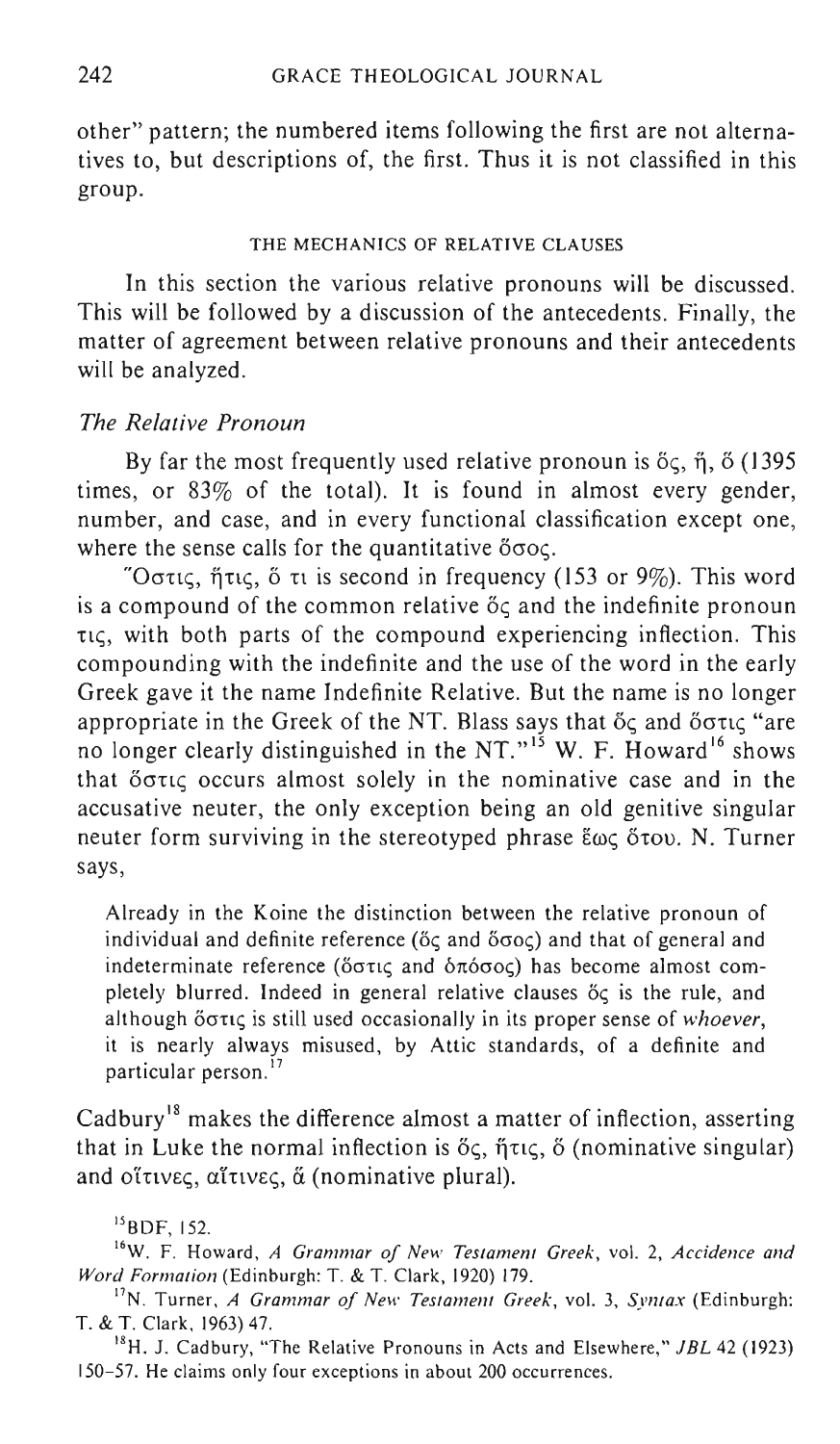" $O\sigma$  $oc$  is a correlative pronoun which adds the concept of quantity to the relative concept and can be translated "as much as," "how much," or "as great as." It is used of space and time, of quantity and number, or of measure and degree. With  $\pi\acute{\alpha}v\tau\epsilon\zeta$  it means "all who." With the correlative demonstrative toooutoc it describes one item by comparing it with another quantitatively. It occurs 110 times in the NT (about 6.5% of the relatives) and in every major classification of relative uses.

 $C$ loc is much like  $\delta \sigma$ oc but is qualitative rather than quantitative. It is usually translated "of what sort" or "such as." It is used in simple relative clauses and in indirect questions and exclamations. Only 14 instances occur (less than  $1\%$ ).

' $O_{\pi0000}$ , like oloc, is qualitative, "of what sort." It is used, much as oloc, in simple relative clauses and in indirect questions. There are only 5 occurrences (less than  $0.3\%$ ). ' $O \pi \acute{o}$  occ<sup>("</sup>how great," "how much"), which relates to  $\delta \sigma o \varsigma$  in the same way that  $\delta \pi o \tilde{\varsigma} o \varsigma$  does to oloc, does not occur at all in the NT.

'Ηλίκος, "how large," "how small," occurs only three times in the NT, always of size or stature (its cognate noun  $\hat{\eta}$ ) and is used both of age and stature). The pronoun is used only in indirect questions.

# *The Antecedent*

# **Definitions**

A pronoun is a standardized, abbreviated substitute for a noun. Every pronoun has an antecedent, the nominal in place of which the pronoun stands. A relative pronoun introduces a subordinate relative clause that makes an assertion about the pronoun's antecedent. In Luke 2:10 the angel said "I bring you good news of a great joy which shall be for all people." By dropping the relative "which" and repeating the antecedent "joy" the statement may be restated as two sentences: "I bring you good news of a great joy. That great joy shall be for all people." Thus the relative is the subordinating link and the antecedent is the point of linkage in putting together two clauses.

# Grammatical Form of Antecedent

The antecedent of a relative pronoun may be a simple noun or a substantival expression. By approximate count, 900 antecedents of relative pronouns are nouns, 150 are pronouns, 160 are other substantival expressions, 100 are the subject expressed in the person and number of the verb, and 340 antecedents are left to be understood from the context. Very unusual are three whose antecedent is an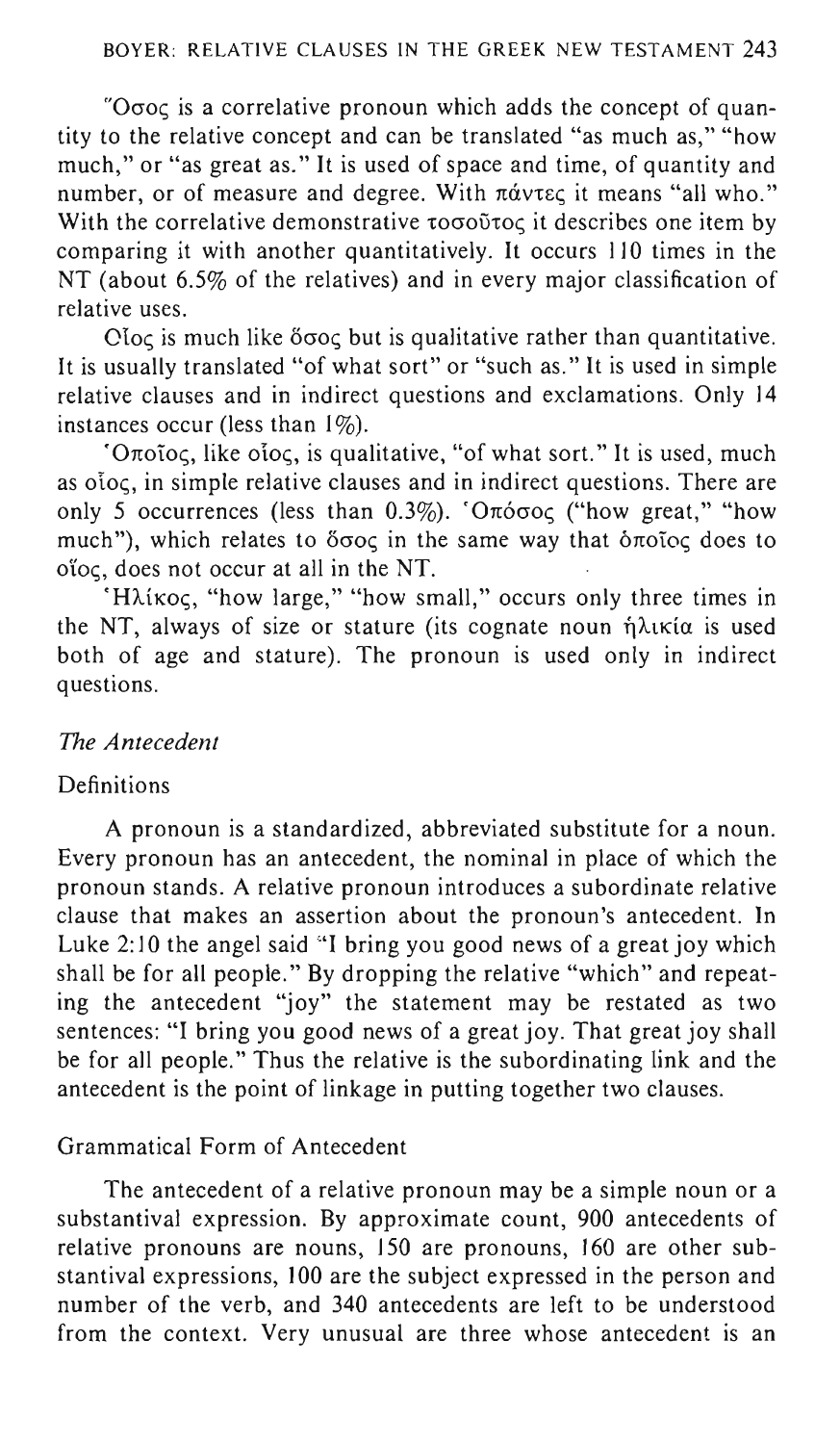adverb (see above under the heading, Clauses Expressing Degree or Measure).

The large number of noun antecedents needs no comment. The pronouns are mostly personal or demonstrative. The pleonastic pronoun antecedent will be discussed below. Also, the antecedent found in the inflection of the verb is self-explanatory. Of the other substantival expressions, a pronominal adjective is found most often as the antecedent of a relative pronoun (forms of  $\pi\tilde{\alpha}$  (50+ times); its opposite οὐδείς [13 times]; specific numbers like εἶς or δώδεκα [10] times]; and indefinite numbers like  $\pi$ o $\lambda$ ύς, ἄλλος, ἕτερος, and λοιπός [17 times]). Other substantival adjectives account for about 25 antecedents. Substantival participles are antecedents in 38 instances. In three places (Acts 2:39, 2 Tim 1:15, Heb  $12:25-26$ ) the antecedent is an attributive prepositional phrase. A quoted scriptural passage that functions as a noun clause is used as the antecedent of a relative pronoun in Eph 6:2. Even an infinitive serves as an antecedent in Phil  $4.10$ .

In many places the relative has no specific antecedent stated in the sentence (about 340 times). In some of these cases it is possible to supply from the context a word which may be given as an understood antecedent. But in most of these cases the antecedent is rather to be seen as implicit in the relative itself. Often the clue is in the gender of the relative. Masculine and feminine may mean "the one who." Neuter may mean "the thing which," "that which," or "what." The neuter relative may also be used to refer generally to the idea or sense of the context. This implicit or "understood"<sup>19</sup> antecedent is especially common when a relative clause itself functions as a noun clause, and the antecedent implicit in the relative explains why a following pronoun is called pleonastic or redundant.

## Location of Antecedent

The very term antecedent suggests that the antecedent comes before the relative, as it actually does in 1089 cases (about 82%). But in 244 cases the antecedent follows the relative in the sentence. If one subtracts the 69 places where the pleonastic pronoun is counted as an antecedent following the relative, there are 175 cases (less than 13%) in which the antecedent follows the relative.

How far before or after the relative the antecedent may be found is not easy to summarize even with all the statistics at hand. Counting inclusively (that is, a count of two means it is the next word) a few observations may be helpful. Full statistics are available.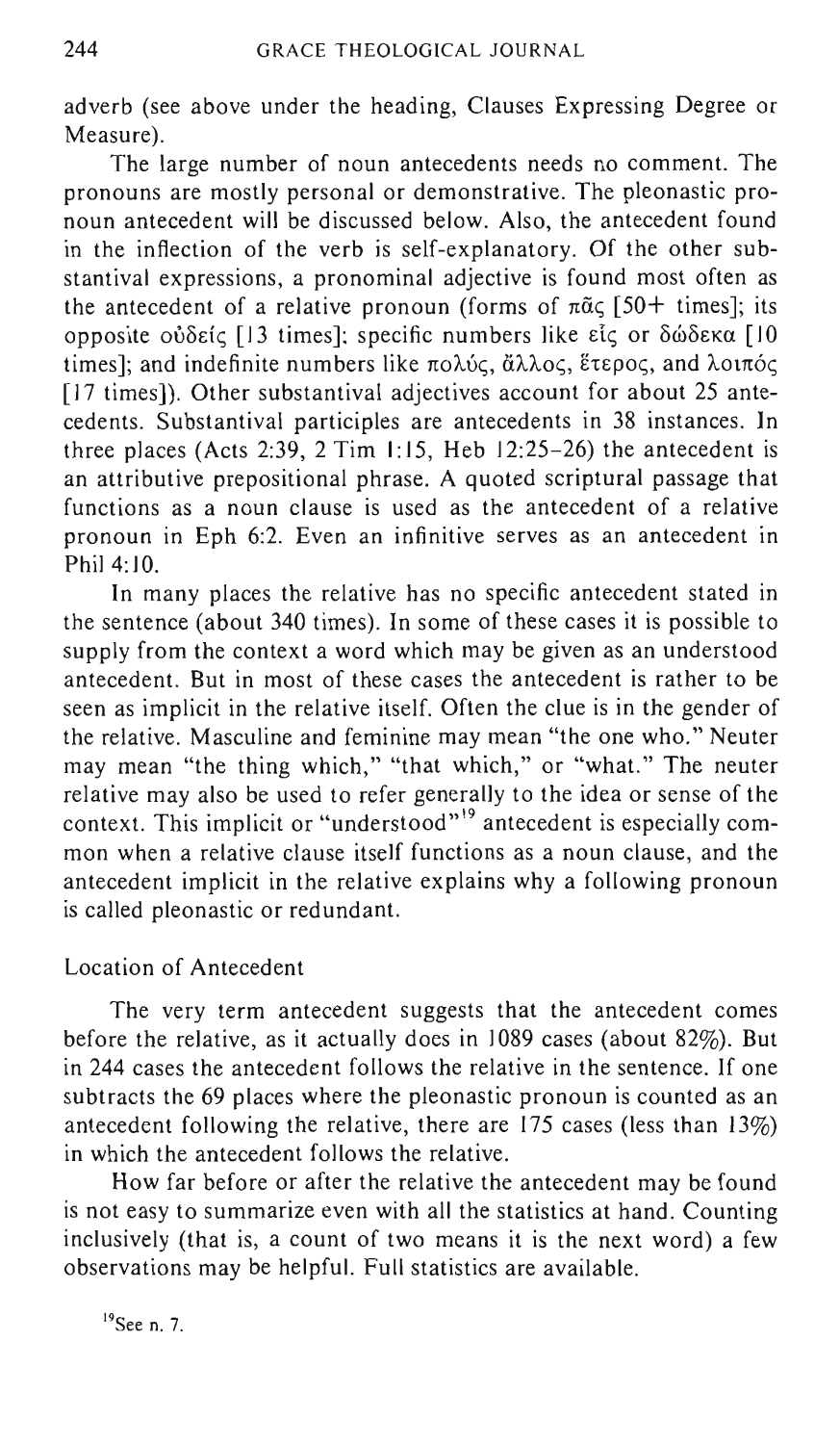| Antecedent before relative: |
|-----------------------------|
| $39\%$                      |
| 25%                         |
| 10%                         |
| $3\%$                       |
|                             |
| 25%                         |
| 71%                         |
| 31%                         |
|                             |
|                             |

# *Agreement* <sup>20</sup>

Since a relative has connections with both the antecedent and the relative clause, its grammatical identifiers (gender, number, and case) do double duty. Normally, gender and number agree with the antecedent, but the case of the relative is determined by its grammatical function in its own clause. This normal rule is true in the NT more than 96% of the time. The exceptions to this rule are often called by grammarians "ad sensum" agreement, i.e., agreement in sense but not in·grammatical form. The exceptions may be listed in five categories.

# Natural or Real Versus Grammatical Gender and Number

There are 25 examples in the NT that may be classified in this category. Words like  $\check{\epsilon} \theta$ νος, τέκνον, and πλήθος are grammatically neuter, but since they refer to people, sometimes masculine relatives are used with them. Words like  $\kappa \alpha \rho \pi \delta \varsigma$ ,  $\sigma \pi \delta \rho \delta \varsigma$  are grammatically masculine, but they really are things, so neuter relatives may be used with them. Onpiov is neuter, but when it is used of the human "beast" of the Revelation, a masculine relative is used. K $\epsilon \varphi$ a $\lambda \eta$  is feminine, but when it is used as a figure for Christ as head of the church, a masculine relative is used. This real versus grammatical distinction sometimes effects agreement in number also. O $\delta \rho \alpha \nu \delta \varsigma$ , whether singular or plural in grammatical form, may mean simply "heaven," and once (Phil 3:20) the plural form is antecedent to a singular relative. Similarly,  $\delta \delta \omega \rho$  in the singular is found once as the antecedent of a plural relative (2 Pet 3:6). Notice is singular, but when it is used collectively for the people of God (I Cor 3: 17), it is referred to by οἴτινες, a plural relative. In Luke 6:17-18 πλῆθος, a neuter

<sup>&</sup>lt;sup>20</sup>For the rest of this section on the mechanics of relative clauses, I have depended largely on the thorough work of A. T. Robertson (Grammar, 714-22). Very helpful also is the discussion of  $\delta\sigma$  in BAGD, 583-85.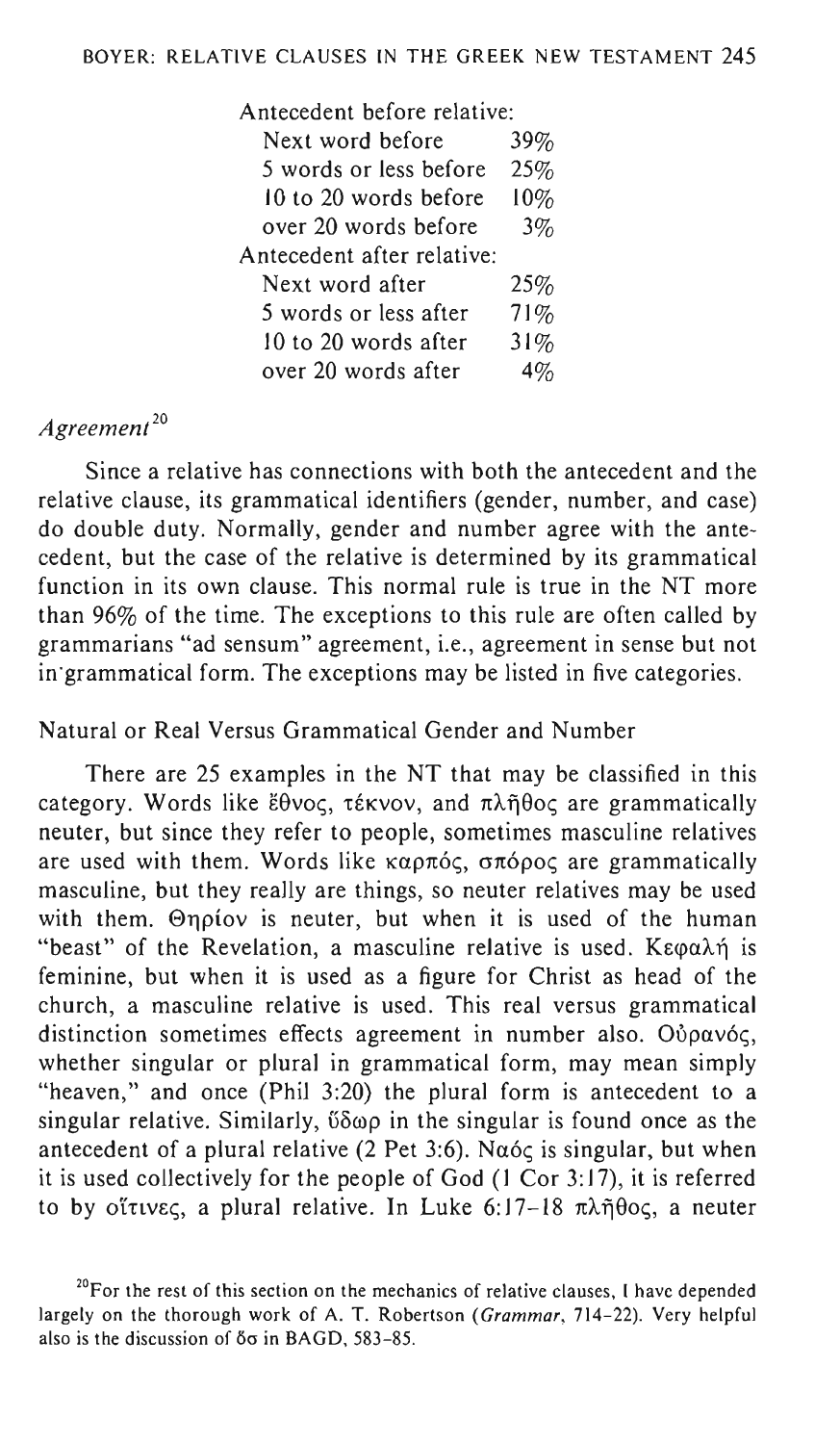singular antecedent, is found with the masculine plural of as relative, illustrating natural or real agreement in both gender and number.

Translation Formulas

A rather distinct group (7 instances) of these "ad sensum" agreements involve a formula for the translation of names of persons, places, titles, etc., from one language to another. The formula appears in six closely related forms, all of which begin with the neuter relative pronoun,  $\ddot{\text{o}}$ . The specific phrases and their number of occurrences in the NT are as follows:

| ὄ ἐστιν                    | $6^{21}$ |
|----------------------------|----------|
| ő εστιν μεθερμηνευόμενον   | $5^{22}$ |
| ὄ ἐστιν λεγόμενος          | $1^{23}$ |
| ὃ λέγεται                  | $2^{24}$ |
| ὃ λὲγεται μεθερμηνευόμενον | $1^{25}$ |
| δ έρμηνεύεται              | $2^{26}$ |

The antecedent usually is a word that has no grammatical gender in Greek, and the neuter relative is a natural one if we understand it to refer to the "word" itself rather than that which it designates, mentally supplying  $\delta\tilde{\eta}\mu\alpha$  or  $\delta$ vo $\mu\alpha$ .

Agreement with Predicate Substantives<sup> $27$ </sup>

Some of the exceptions to the rule of agreement show an agreement of a different kind; the relative clause is a copulative one with a predicate substantive, and the relative agrees in gender with the predicate substantive rather than with the antecedent in the main clause. An example is found in Eph 6:17:  $\tau \nightharpoonup \nu \nu \alpha \gamma \alpha \nu \rho \alpha \nu \tau \nu \delta \nu \alpha$ - $\tau$ o $\zeta$ ,  $\zeta$  έστιν ρήμα θεοῦ, "the sword of the Spirit, which is the word of God." The actual antecedent is  $\mu \alpha \gamma \alpha \rho \alpha \nu$  (feminine), but the predicate substantive, which is of course referring to the same thing, is  $\delta\tilde{\eta}\mu\alpha$ (neuter), and the relative neuter agrees with it. In every instance the predicate substantive is more prominent than the actual antecedent.

21Mark 7:11, 34; 12:42; 15:16,42; Heb 7:2.  $^{22}$ Mark 5:41; 15:22, 34; John 1:41; Acts 4:36. <sup>23</sup> Matt 27:33. 24John 19:17; 20:16.  $25$  John 1:38. 26John 1:42; 9:7. <sup>27</sup> Nine instances: Mark 7:11; 15:16, 42; Gal 3:16; Eph 6:17; 2 Thess 3:17; 1 Tim 3:15; Rev 4:5; 5:8.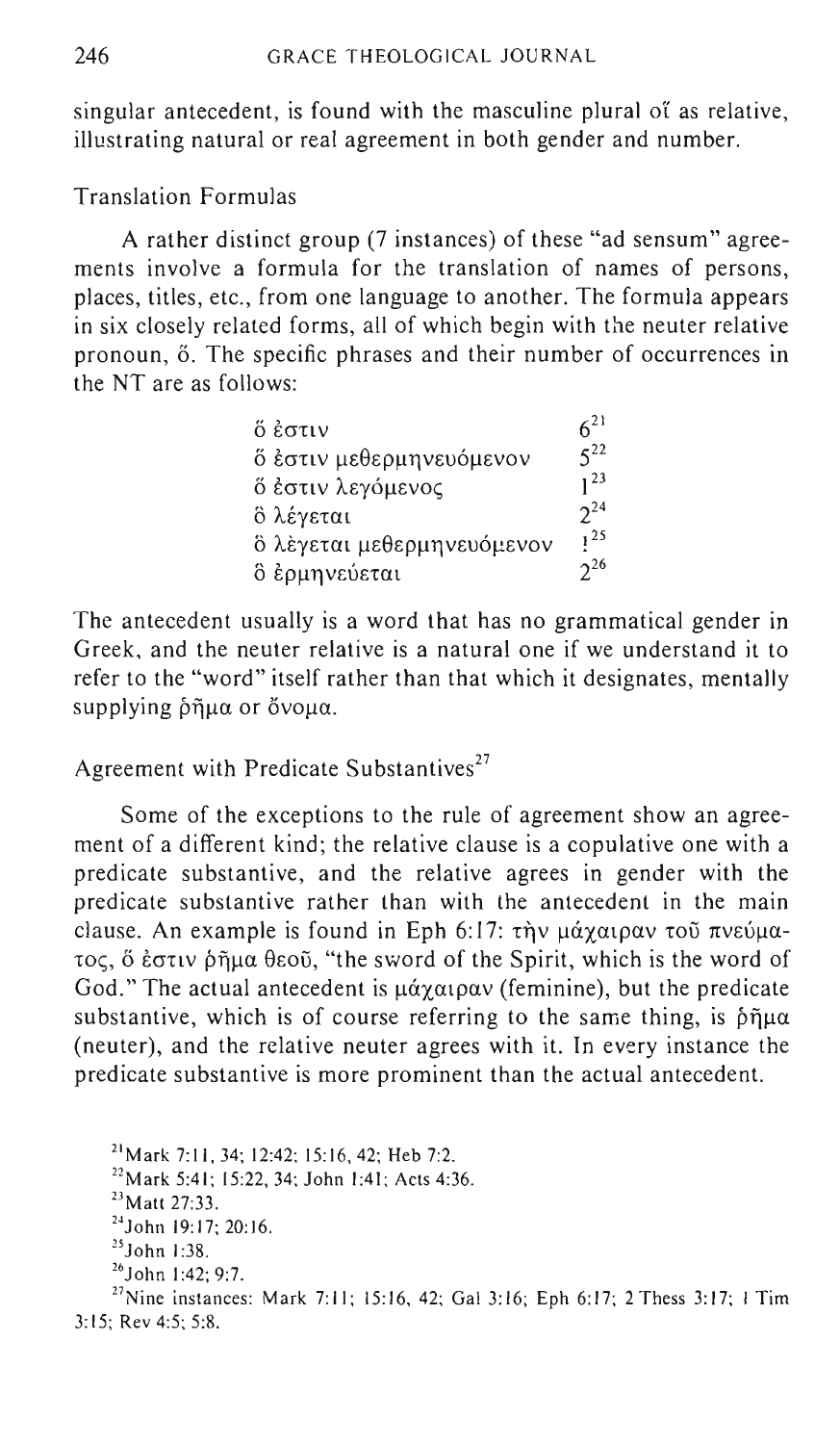# Neuter of General Notion<sup>28</sup>

Sometimes the antecedent seems to be not some specific word but the general notion, the concept. Col 3:14 has an example:  $\dot{\epsilon}$ nt πᾶσιν δε τούτοις την άγάπην, δ έστιν σύνδεσμος της τελειότητος, "And beyond all these things put on love, which is the perfect bond of unity." The antecedent is  $\check{d}$   $\gamma \check{a} \pi \eta \nu$  (feminine), but the sense suggested by the neuter relative seems to be "that thing, quality, which is the uniting bond."

### Neuter of Abstraction

In the NT as also classical Greek, and especially in John's writings, the neuter is frequently used of a person when he is being thought of in an abstract way. This happens at least 6 times<sup>29</sup> in which a neuter relative is used to refer to an antecedent who is obviously a person. An example is found in John 17:24:  $\Pi$  $\alpha$  $\epsilon$  $\rho$ ,  $\delta$  $\delta$ έδωκάς μοι, θέλω ΐνα όπου ειμι εγώ κακείνοι ώσιν μετ' εμού, "Father, I desire that they also whom [the neuter, o] Thou has given Me be with Me where  $I$  am." The antecedent is obviously not impersonal. This abstract neuter is used elsewhere of God (John 4:22) and of men (John 6:37,39; 17:2; I John 5:4).

1 John 1:1-3 has a list of five relative clauses serving as object of a verb in  $v$  3. The relatives are all  $\delta$  (neuter) and the antecedent is not stated. Two interpretations are conceivable: one is impersonal ("we proclaim to you the message which"), the other is personal ("we proclaim to you the One who"). The obvious parallel to the prologue of the gospel of John strongly indicates the personal view, and the use of the expression  $\delta$ ... αι χείρες ήμῶν εψηλάφησαν, "which our hands handled" (my translation) requires the personal view-one cannot feel a message with his hands. What should be noted particularly here is that the neuter does not require the impersonal interpretation. It may refer in an abstract way to "all He was and did, abstract Deity."

### Some General Considerations

First, it should be noted that above exceptions to the rule of agreement are not mutually exclusive; some instances fit into two

<sup>&</sup>lt;sup>28</sup>Seven instances: Matt 12:4; Gal 2:20; Eph 5:4, 5; Col 3:14; 2 Thess 3:17; 1 Tim 2:10.

 $^{29}$ John 17:24; 1 John 1:1-3 (5 times). There are other places where the neuter relative has a grammatically neuter antecedent ( $\pi \tilde{\alpha} v$ ), so that the gender mismatch is obscured: John 6:37, 39; 17:2.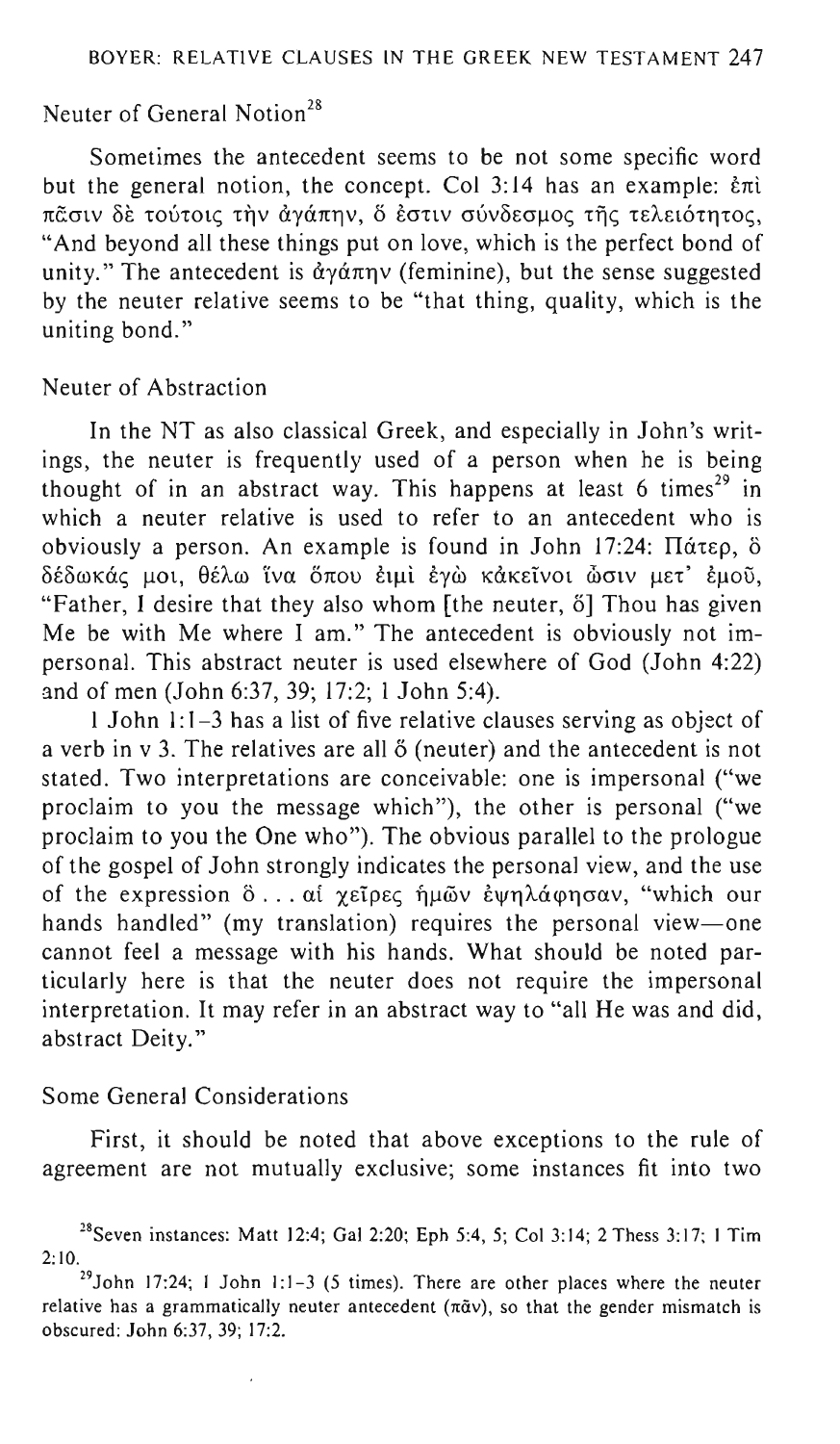of the categories. For example, three relatives listed as translation of foreign words also show agreement with the predicate substantive.

Second, a large number of these "ad sensum" agreements involve the neuter gender (about three-fourths of the total), and a large number involve the specific phrase  $\delta$  *i*  $\sigma$ tv. That raises the possibility that the phrase has become a stereotyped expression in which the gender is "neutral" rather than neuter, like the Latin *id est,* "that is," used in English and written in abbreviation, "i.e." A careful study shows that  $\ddot{\circ}$   $\dot{\circ}$  extry often seems to act like that, but there are other times when it preserves normal agreement in all three genders, so such a conclusion cannot be certain. Another phrase,  $\tau_0$ ut'  $\check{\epsilon}$ o $\tau_1$ v, "that is," is totally neutral in gender and equals the use of "i.e."

Third, "ad sensum" agreement is not peculiar to Greek. It is a very natural construction which usually causes no problem of interpretation.

# Attraction<sup>30</sup>

Attraction involves the case of the relative and antecedent. The normal rule is that case is determined by the grammatical function of the relative within its own clause. But there are exceptions to the general rule in which the relative is attracted to the case of the antecedent.

The situations that produce the exceptions to the general rule involve a relative whose case is attracted to the case of the antecedent (a phenomenon also found in classical Greek, particularly if the relative clause was separated from the antecedent by other modifiers). Most often (50 times in the NT), the attraction involves a relative whose grammatical function in its clause calls for an accusative, but the antecedent is either dative or genitive; in such circumstances, the relative is generally attracted to the case of the antecedent. In addition, there are 10 instances in the NT where the grammatical function of a relative calls for the dative case, but the case is attracted to the case of a genitive antecedent. Cases of non-attraction are rare in the NT (Heb 8:2 and a few variant readings for other passages).

#### Inverse Attraction

Sometimes the reverse of what I have described as attraction occurs; the antecedent is attracted to the case of the relative. An example is found in Matt 21:42: λίθον δν άπεδοκίμασαν οί οίκο-

30Grammarians do not agree on the terminology here. Goodwin *(Grammar, 220-* 21) uses the word "assimilation" for what most grammarians call "attraction," and "attraction" for what others call "incorporation."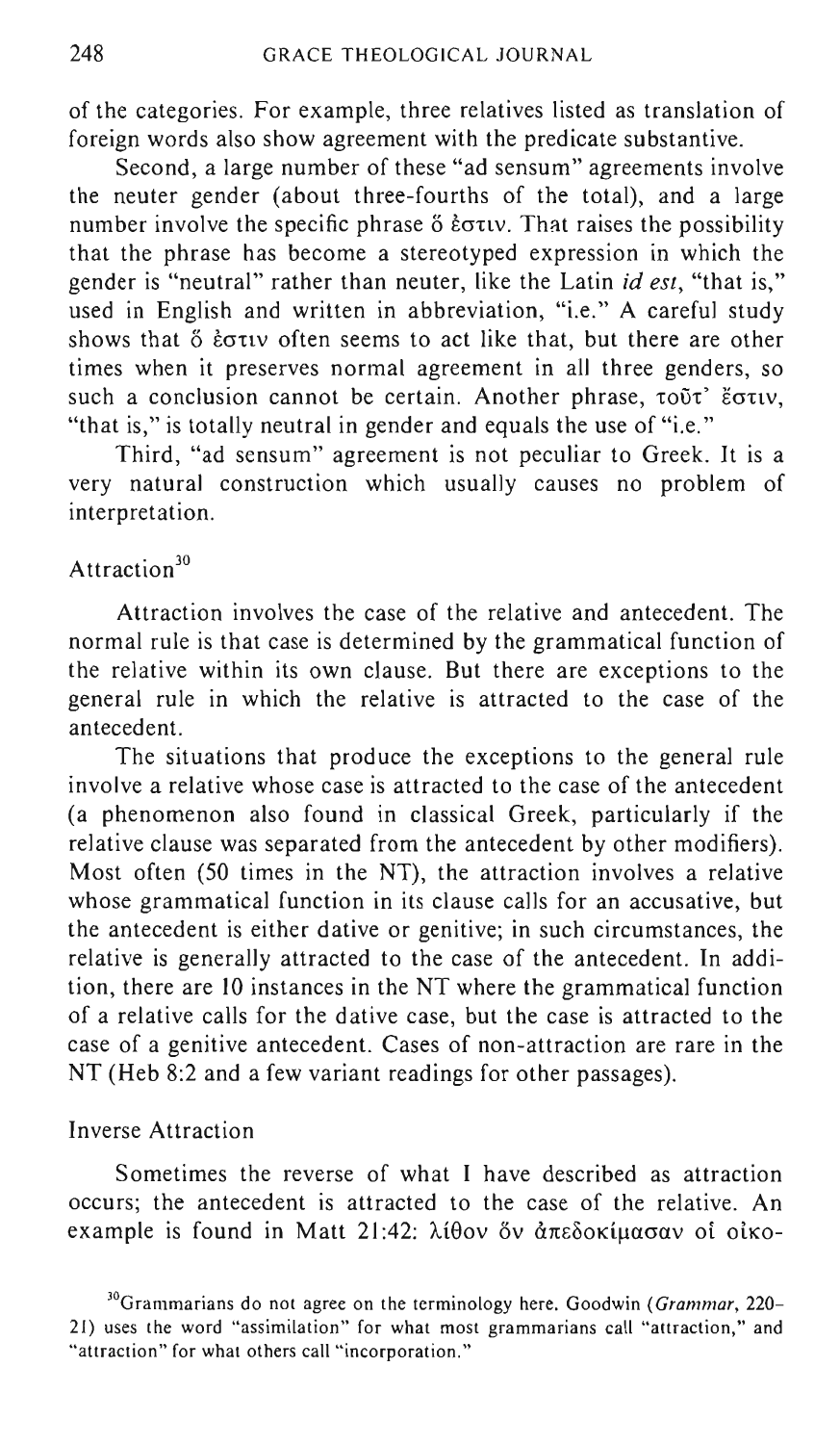Soμοῦντες, οὗτος ἐγενήθη εἰς κεφαλὴν γωνίας, "The stone which the builders rejected, this became the chief cornerstone" (cf. Mark 12: 10 and Luke  $20:17$ ). The "stone" is the subject of the verb Evevnon and as such would be nominative, but it is attracted to the case of the relative  $\delta v$  which is accusative as direct object of its clause. Note also the pleonastic  $\sigma$  over Also note that in 1 Pet 2:7 the same quotation is given without this inverse attraction;  $\lambda$ i $\theta$ oc is nominative. In 1 Cor  $10:16$  inverse attraction occurs twice, both  $\pi$ otil ptov and  $\alpha$ otov are subjects of their clauses but are attracted to the accusative case of the relatives. Luke 12: 10 shows inverse attraction from dative to nominative case. Inverse attraction in the NT involves the use of an accusative for a nominative (7 times), an accusative for a genitive (4 times), an accusative for a dative (once), a nominative for a dative (once), a dative for an accusative (once), and a dative for a genitive (once).

Inverse attraction usually happens when the relative clause precedes the main clause, but the antecedent is pulled forward (for emphasis) to a position just before the relative. In some instances anacoluthon may be involved; the case of the antecedent results from a grammatical construction which is begun, but not completed.<sup>31</sup>

# . Incorporation

Frequently (42 times) the antecedent is moved out of its position in the main clause and incorporated into the relative clause. When this happens, the antecedent does not have an article, it usually does not follow immediately after the relative (except in a few set phrases:  $\delta$ ν τρόπον,  $\check{\eta}$  ήμέρα,  $\check{\eta}$  ώρα, δι' ήν αίτίαν), and it is in the same case as the relative, either by attraction or because both have the same natural case. Examples are found in Mark 6:16, δν έγὼ άποκεφάλισα Iωάννην, ούτος ήγέρθη, "John, whom I beheaded, he has risen" and Luke 19:37,  $\pi \epsilon \rho i$   $\pi \alpha \sigma \tilde{\omega}$ ν  $\tilde{\omega}$ ν είδον δυνάμεων, "for all the miracles which they had seen."

# With Prepositions

When either or both the antecedent and the relative stand in a prepositional phrase, a variety of forms may result. The preposition may appear with both (e.g., Acts 20:18: άπὸ πρώτης ἡμέρας ἀφ' ἦς), with the relative only (e.g., John 4:53: εκείνη τη ώρα εν ή), or with the antecedent only (e.g., Acts 1:21:  $\dot{\epsilon}$ ν παντί γρόνω ὦ εἰσῆλθεν). If the antecedent is unexpressed, the preposition may be the one common to both (e.g.,  $2 \text{Cor } 2.3$ :  $\dot{\alpha} \varphi$ '  $\ddot{\omega}$ v), the one which belongs to the relative (e.g., Luke 17:1:  $\delta t' \circ \delta = \tau \circ \delta \tau \circ \delta$ ), or the one which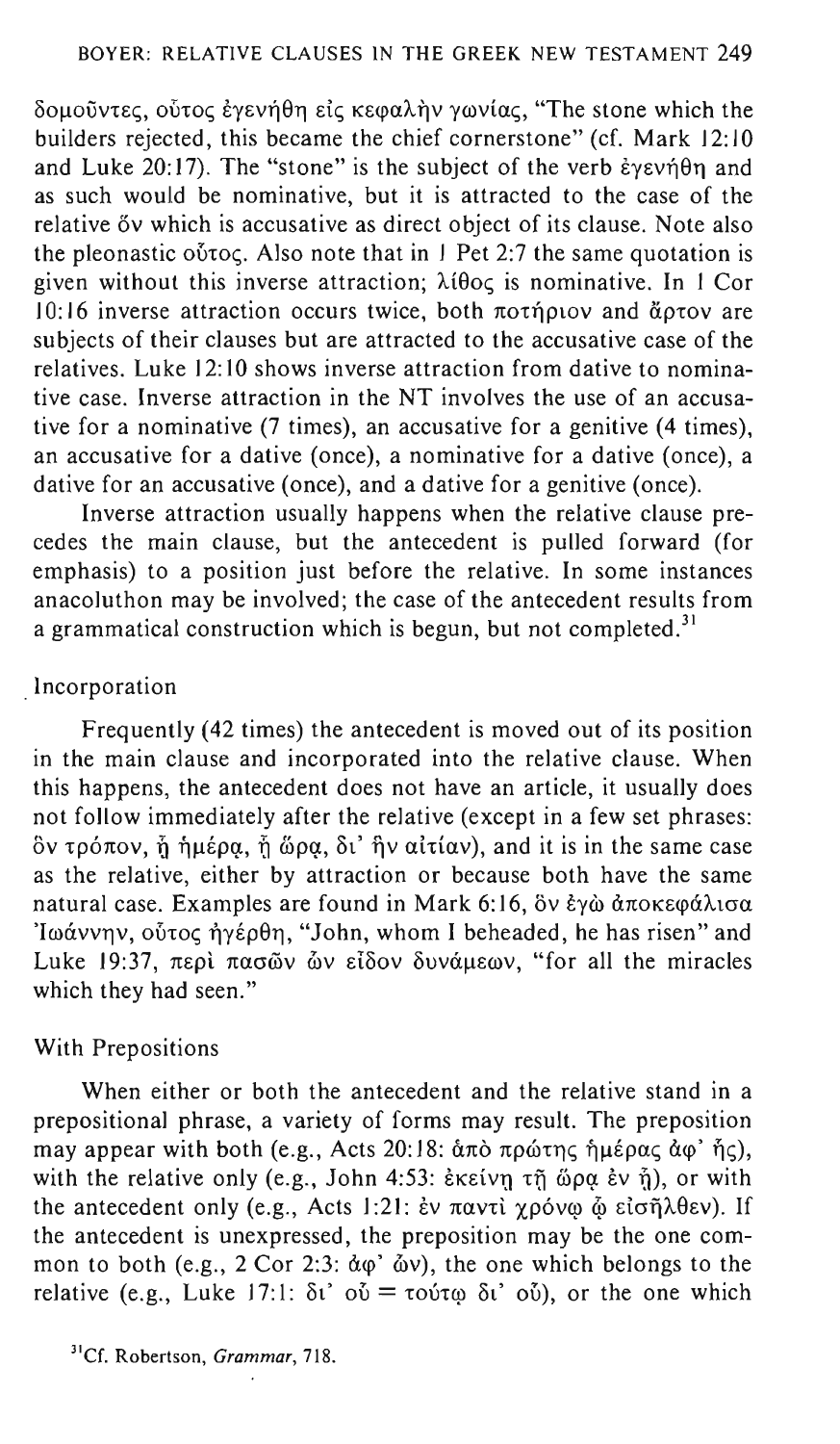would have been used with the antecedent (e.g., John 17:9:  $\pi \epsilon \rho i$ )  $\delta v = \pi \epsilon$ ρί τούτων ούς).

#### MOODS USED IN RELATIVE CLAUSES

The relative has no affect whatever on the mood. The mood in relative clauses is governed by the same principles as it would be in an independent clause, and conveys the same semantic significance.

### *Indicative*

The indicative is the most common mood used in relative clauses (1436 [84%] out of 1680). All the tenses are represented.

#### *Subjunctive*

The subjunctive also is used frequently (159 times  $[9\%]$ ). Only present subjunctives (38 times) and aorist subjunctives (121 times) are found in relative clauses in the NT.

The basic significance of the subjunctive mood is potentiality or indefiniteness, both involving futurity. This element is always present in relative clauses which use a subjunctive verb.

# Oὐ Mή with the Subjunctive

Elsewhere<sup>32</sup> this use of the subjunctive in emphatic future assertions has been discussed. It is usually found in main clauses but may be used anywhere an indicative can be used. The strangeness of the use of the subjunctive for emphatic assertion may be explained by the significance of the two negatives. The  $\mu\eta$  immediately preceding the subjunctive verb negates the verb, making the clause a doubtful assertion. The ou before the  $\mu\eta$  negates the doubtfulness, making the total expression mean "not doubtful," "no doubt about it." Thus, the subjunctive is a "positively negated" future potentiality. It is found in 8 relative clauses in the NT, involving 9 subjunctive verbs.<sup>33</sup>

### Indefinite Relative Clauses

These are the clauses which in English add the suffix "ever" to the relative introducing the clause ("whoever" or "whatever," referring to an indefinite or general antecedent). Most  $(61\%)$  are nominal clauses, serving as the subject or object of the main verb or some other substantival function. About one-fourth are adjectival. Typically they are introduced by a relative with  $\alpha v$  or  $\dot{\epsilon}\alpha v$  (124); the relative is

 $32^3$ Cf. my article, "Subjunctives," 6.

<sup>33</sup>Matt 16:28; Mark 9:1; 13:2; Luke 8:17; 9:27; 18:30; Acts 13:41; Rom 4:8.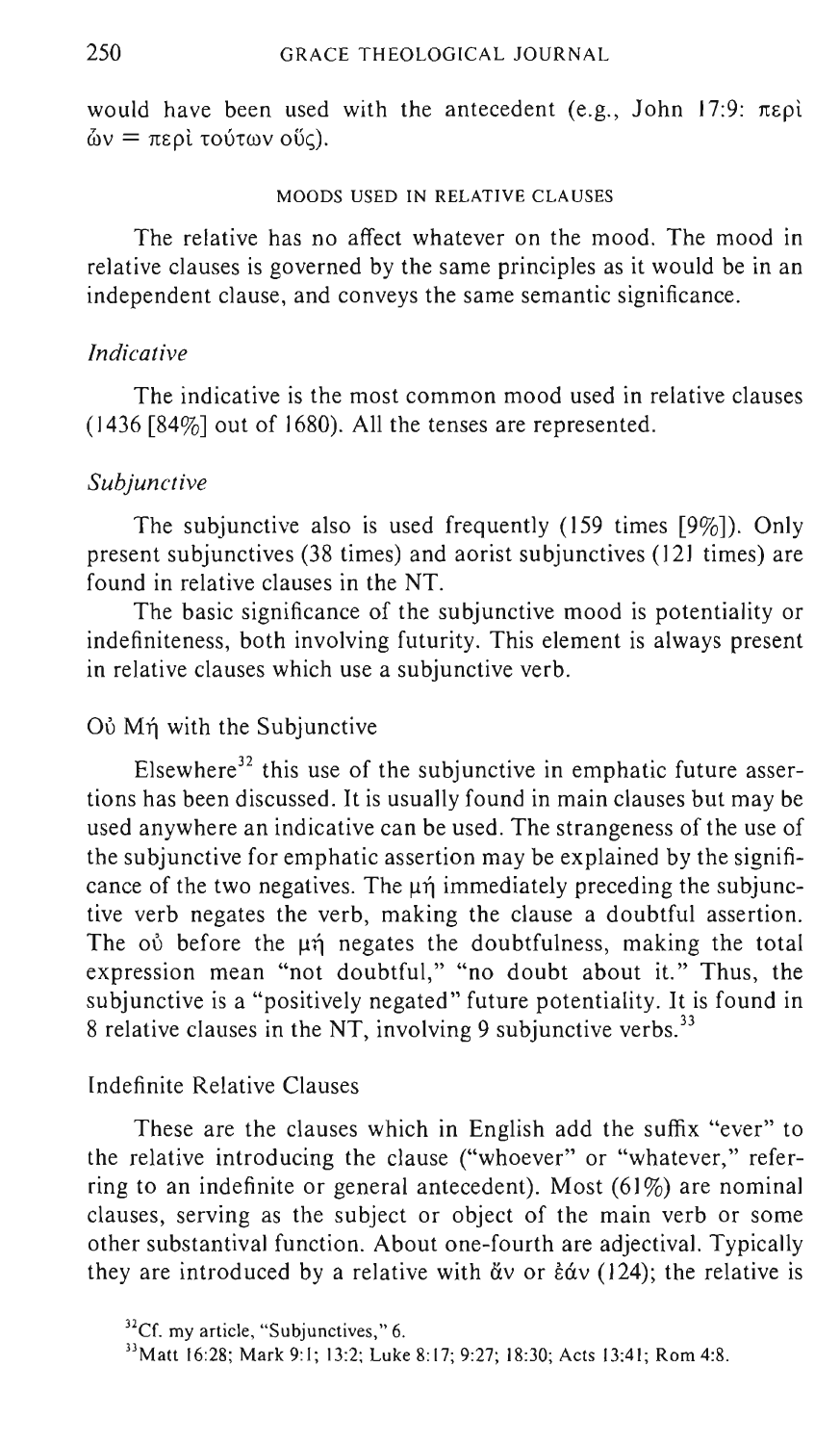oe; (101 times), *oaoe;* (12 times), or oane; (11 times). Once the indefinite relative  $\delta$  otic is used without  $\alpha$  (James 2:10), and once the simple relative is used with the indefinite pronoun  $\tau_1$  as its antecedent (Heb 8:3). One indefinite relative clause is so compressed that it is difficult to analyze (Acts 21: 16). All of the indefinite relative clauses use the subjunctive mood.

# Relative Adverbial Clauses of Time

This group of relative clauses has been discussed above and needs here only to be looked at with respect to the mood used. All of the other adverbial relative clauses and more than two-thirds of the relative temporal clauses use the indicative mood. But about onethird of the relative temporal clauses use the SUbjunctive. Relative temporal clauses follow the standard procedure for all temporal clauses. When the sense is "until" and the time "until which" is either future or unknown, then the subjunctive is used. In all other instances the indicative is used. So the subjunctive here is normal usage and fits the basic significance of the mood.

### Hortatory Subjunctive

The hortatory subjunctive is usually found in the main clause of a sentence, expressing a futuristic and potential character. In one instance it occurs in a relative clause with that same significance (Heb 12:28: έχωμεν χάριν, δι' ής λατρεύωμεν, "Let us be thankful and so worship  $\left\lceil NIV \right\rceil$ <sup>34</sup>

# Future Indicative as Equivalent to Aorist Subjunctive?

In a previous study<sup>35</sup> the use of the future indicative in places where normally an aorist subjunctive would be expected has been considered. There are a few places where this may be true among the relative clauses. In Mark 8:35 and Acts 7:7 the simple relative with  $\ddot{\alpha}v$ or  $\frac{\partial u}{\partial x}$  is followed by the future indicative. Both are indefinite relative clauses that normally use the subjunctive. In Matt 12:36 a clause with the future indicative is introduced by  $\pi \tilde{\alpha} v$ ...  $\tilde{\alpha}$ , which often is indefinite. If the future indicative is understood as subjunctive, the clause would be indefinite and the sense "whatever idle word men should speak." This would fit the context well. But the particle av is not present, and the sense could conceivably be definite, "every specific word which men shall speak."

<sup>34</sup>BDF (p. 191, §377) translates the clause, "through which let us worship." A freer translation is, "Let us take our grace and by it let us worship."

<sup>&</sup>lt;sup>35</sup>See my article, "Subjunctives," 16-17.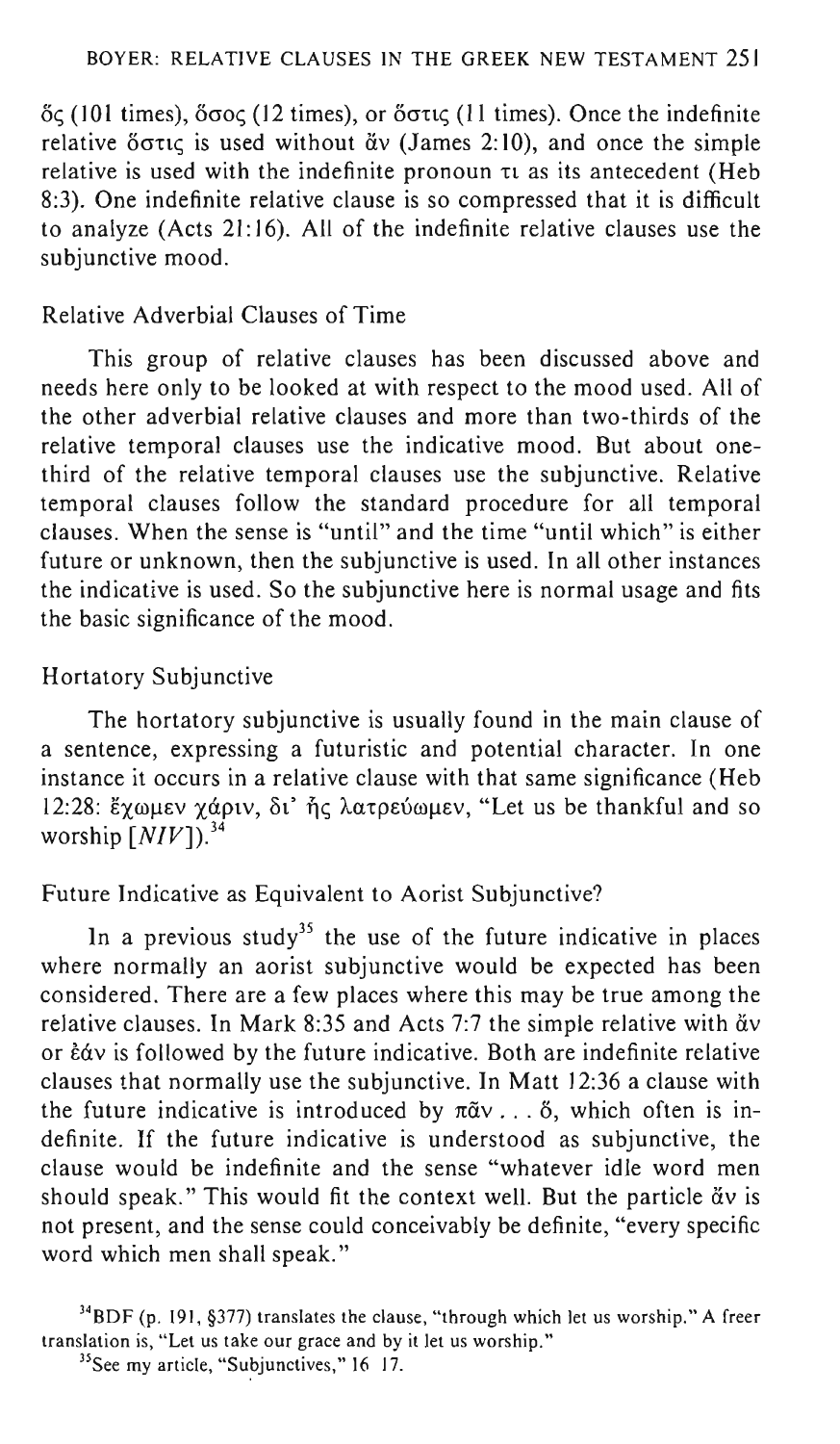In Luke 11:6 the relative is followed by a future indicative that, if understood to function like a subjunctive, could be an example of a deliberative question indirectly quoted in a relative clause. However, the simple future indicative seems more probable.

# *Imperative*

An imperative verb occurs after a relative in 9 instances, but in none of them does the relative have anything to do with the mood. A relative clause frequently introduces a new statement by attaching it subordinately to the preceding one (see the discussion above under "Adjectival Relative Clauses). The new statement may be imperatival, with an imperative verb. This use of the relative clause is parallel to the hortatory subjunctive with a relative. Six such examples are seen in the NT.<sup>36</sup>

Three other imperatives in relative clauses are to be explained otherwise. They are found in clauses involved with the alternating use of the relative. This alternating relative may put together sets of words, phrases, or clauses. In Jude 22-23 three imperatival clauses are put together in this manner: "have mercy on some  $[\text{obj } \mu \text{iv}] \dots$ , save others  $[\overline{\text{obj}} \delta \hat{\epsilon}] \dots$ , on some have mercy  $[\overline{\text{obj}} \delta \hat{\epsilon}]$ ."

## *Participle*

The alternating use of the relative also explains the two participles which follow relatives in Mark 12:5, "beating some, and killing others." The two participles are not verbs governed by the relative, but rather are two phrases put in an alternating relationship.

# A FEW PROBLEMATIC PASSAGES

The purpose of language is to communicate, not to confuse, and usually it works very well. But when one word is used for another, such as a relative pronoun for an antecedent, there is introduced the potential for a misunderstanding. One of the surprising facts arising out of this study is the rarity of confusion over the identification of antecedents. Almost always the antecedent is quite obvious. However, there are a few instances in which this is not the case. I mention four.

#### *Matthew 26:50*

When Jesus spoke to Judas in Gethsemane on the occasion of the betrayal, he said, έταῖρε, ἐφ' ὃ πάρει. Two very different understandings have developed out of these words. The problem centers in

362 Tim 4:15; Titus 1:13; Heb 13:7; 1 Pet 3:3; 5:9,12.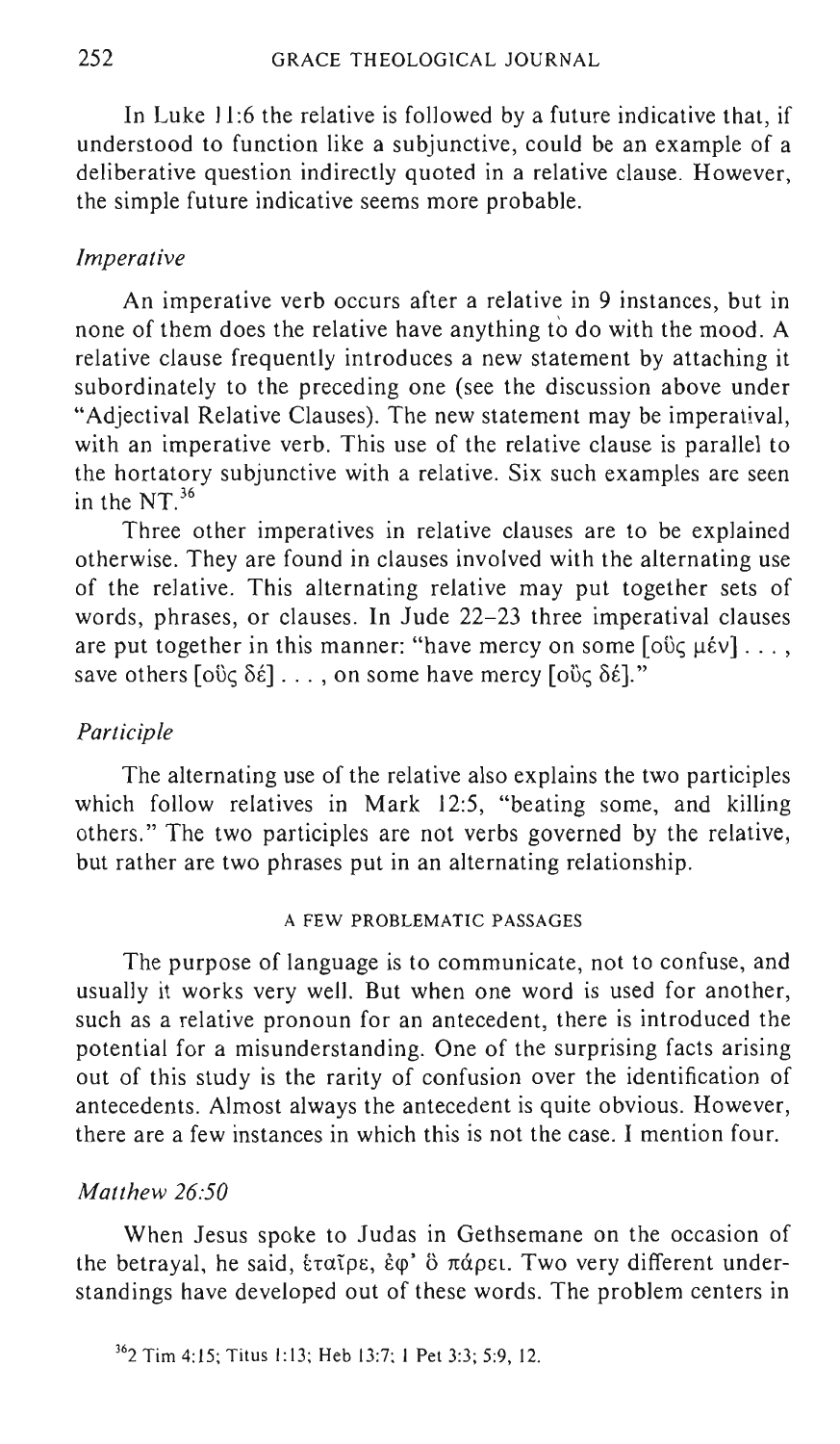the use of the relative. Traditional grammarians have tried to treat it as a normal relative pronoun; the phrase  $\dot{\epsilon}$   $\varphi'$   $\ddot{o}$  would mean "for which," and the clause would be translated, "Friend, for which you are here." This obviously is incomplete. Two solutions have become popular.

Traditional grammarians have usually supplied the need by inserting a verb at the beginning, not expressed but supplied mentally to make sense of the statement (cf. *NASB:* "Friend, do what you have come for"; most recent translations are similar). Grammatically it is proper, the sense is tolerable, but the question remains, why is the most important word in the statement left unsaid?

In very early times the words were understood quite differently; they were taken as a question, "Why are you here?" The Old Latin and Sinaitic Syriac understood it so, as did Luther's German and the KJV, "Friend, wherefore art thou come?" There is no conjecture and the sense is more natural to the context. The problem is the pronoun;  $\ddot{o}$  is a relative, not an interrogative. Grammarians, under the longstanding dominance of Attic Purists, insisted that the relative *never*  was used as an interrogative.

Adolph Deissman<sup>37</sup> has shown that this was no longer true in later Greek. He quotes an inscription etched on the side of an ancient Syrian glass wine goblet (first century A.D.): έφ' ὃ πάρει; εὐφραίνου "Why are you here? Make merry!" Several other such glasses have been found, and papyrologists attest this interrogative use of the relative for later common Greek. Taking this understanding the sense becomes clear and forceful, "Friend, why are you here?"

# *2 Peter 1:4*

The prepositional phrase,  $\delta t$ '  $\delta v$ , is found in 2 Peter 1:4. Since  $\delta v$  may be any gender, the only factor of agreement to be checked is number; it is plural. There are three possible antecedents in the context: ήμιν (v 3), πάντα (v 3), and δόξη και άρετη (v 3). If ήμιν is the antecedent, then the sense of vv  $3-4$ , is, "given to us ... through whom (i.e., us) ... he has given to us promises." This understanding of the passage is awkward and makes poor sense. When  $\pi\acute{\alpha}v\tau\alpha$  is considered to be the antecedent, the sense is, "given us all things . . . through which (things) he has given to us promises." This, too, is awkward. The last mentioned possible antecedent is the nearest of the three, and makes the best sense: "the One who called us by means of his own glory and virtue, through which he has given promises."

37 Adolph Deissman, *Light from the Ancient East,* 4th ed. (New York: Harper, 1922) 125-31.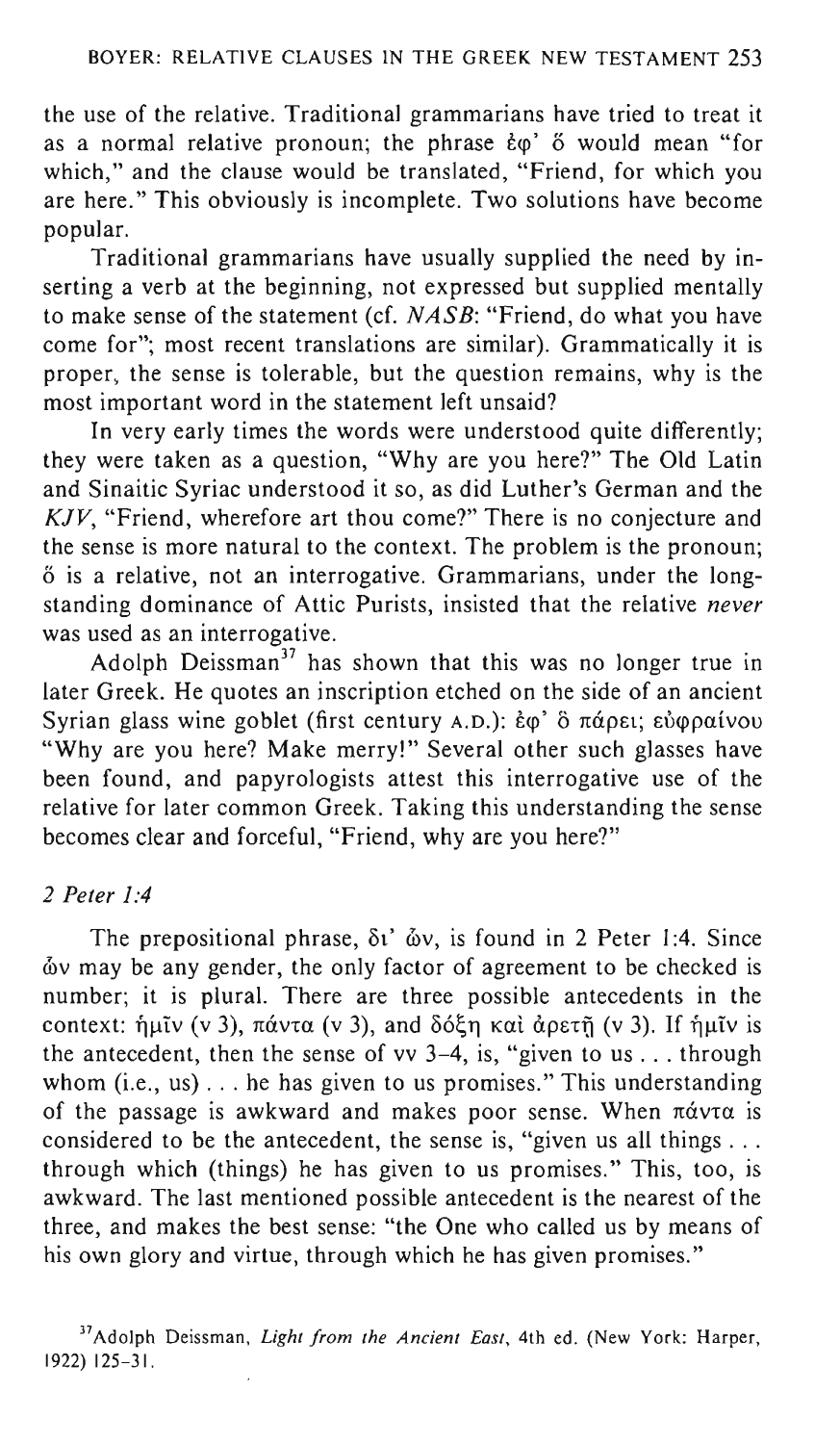# *2 Peter 3:6*

This passage also uses the prepositional phrase,  $\delta t$   $\delta y$ . Two antecedents would fit well the meaning of the passage: the flood waters and the Word of God. But in both cases there are problems of agreement. Five explanations have been suggested. (1) The antecedent is  $\tau$   $\tilde{\omega}$   $\lambda$   $\acute{o}$   $\gamma$   $\omega$   $\tau$   $\ddot{\omega}$   $\theta$   $\dot{\omega}$  (v 5); it is singular, but God's Word is made up of many words. (2) The antecedent is  $\delta \alpha \tau$  (v 5); the word is singular, but it used twice (εν ύδατι και εξ ύδατι), and the nature of water is such that singular/plural is not so relevant. (3)  $\delta \alpha \tau$  plus  $\lambda \delta \gamma \omega$ ; together they are plural. However, this is an unlikely combining of two disparate items. (4) The antecedent is  $\omega$  $\alpha$  voi  $\alpha$   $\alpha$   $\gamma$  $\tilde{\eta}$ ; a very unrealistic suggestion which does not give good sense to the passage. (5) Variant readings in the text (see  $NA^{26}$ ) suggest the possibility of copyist error. However, the evidence for this is weak. Of these five explanations I prefer the second.

# *1 John 3:20*

This is a grammatically difficult passage. The problem centers in the fact that the word otu occurs twice in the verse, and one of these seems to be superfluous. There are three basic ways of understanding this text.

One way to solve the grammatical difficulty of this passage is to say that the first  $\delta \tau$  is not the subordinating conjunction, but the indefinite relative pronoun,  $\delta$   $\tau$ . This explanation is plausible since, at the time of the writing of the NT, the continuous writing of words without spaces between them was the almost universal practice. Thus, there would be no written distinction between  $\delta \tau$  and  $\delta \tau$ . Given this understanding,  $\dot{\epsilon}\dot{\alpha}v$  is indefinite rather than conditional, and  $\ddot{\delta}$  τι  $\dot{\epsilon}\dot{\alpha}v$ means "whatever." This way of handling the passage has been taken almost universally by modern speech English translations (e.g., *ASV*  margin, *RSV, Amplified Bible,* Philip's, *NEB* text and first margin, *NASB,* and *NIV).* However, for many reasons I am convinced that this understanding is wrong.

First, the case of  $\delta \tau$  (accusative) does not fit. *NASB* translates the clause, "in whatever our heart condemns us"; the case of the indefinite relative pronoun would depend on the verb  $\kappa\alpha\tau\alpha\gamma\iota\nu\omega\sigma\kappa\omega$ . This verb takes a genitive object to express the fault with which one is being charged.<sup>38</sup> The accusative cannot be explained by assimilation, for the antecedent (unexpressed) would not be in the accusative case either.

<sup>38</sup>BAGD, 409.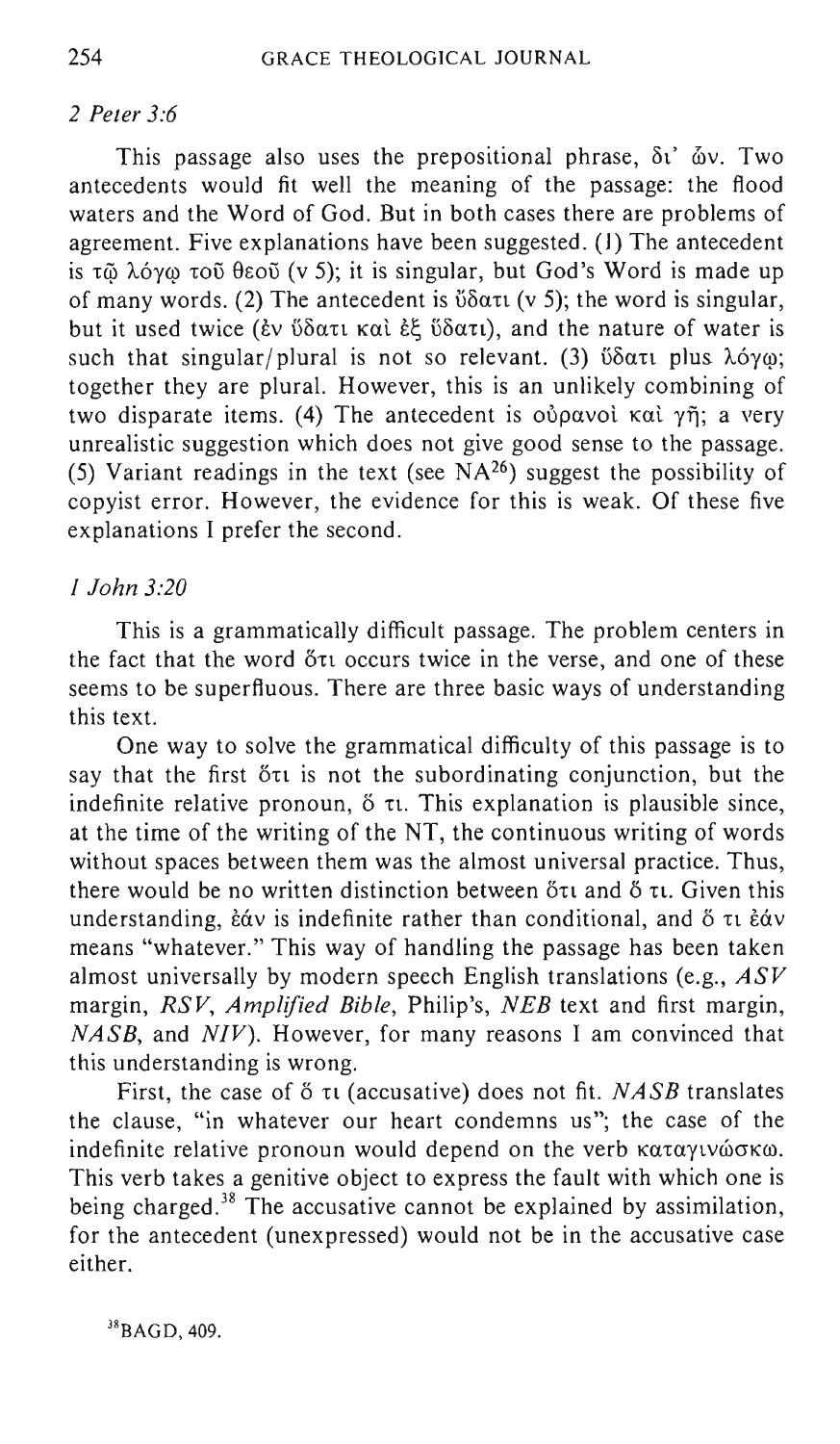Furthermore, if the opening of  $v$  20 was the indefinite relative  $\ddot{o}$  $\tau_1$ , then the structure of 1 John 3:19–21 would not be consistent with the contrasting structure of opposite conditions so characteristic of this epistle (cf. 1:6-7, 8-9, 10; 2:4-6, 10-11, 15; 3:6, 7-8, 14-15, 17; 4:2-3, 4-6, 7-8, 10; 5:10). One of the ways in which this contrasting structure is introduced is with the phrase,  $\dot{\epsilon}$ ν τοῦτο γινώσκομεν, "in this we are getting to know." The phrase is used nine times in this epistle with only slight verbal variations. Twice (2:5; 3:16) the phrase is followed by an indefinite conditional, "whoever." Three times (3:24; 4:2; 5:2) it is followed by one side of a contrasting pair, the other side being implied. Three times (2:3; 4:2, 6) it is followed by contrasting, opposite, conditional sentences. 1 John 3: 19-21 seems to fit into this last category: "if our heart condemns us [v 20]... if our heart does not condemn us [v 21]."

Finally, the interpretation of the passage that results from understanding the opening words to be the indefinite relative is out of character with the rest of this epistle. To paraphrase with an indefinite relative, the passage reads as follows:

We know that we are of the truth and shall persuade our conscience [the probable sense of  $\kappa \alpha \rho \delta \alpha$  here] toward God with respect to anything our conscience may rebuke us for, because God knows us better than we know ourselves; he knows that our conscience is wrong in condemning us. If our conscience does *not* condemn us we already have this boldness toward him.

This interpretation suggests that man is more sensitive about his sin than God is. But 1 John was written to bring assurance of salvation to those who believe (2:3; 5:13). Assurance is gained when one examines his life on the basis of a series of tests that John presents to separate between believers and unbelievers. The evidence of God working in a life is seen when one becomes more loving and more Christ-like, living in purity rather than in sin. Given the interpretation that results from understanding John to have used an indefinite relative, 1 John 3: 19-21 would be teaching the opposite of the rest of the epistle; in this one instance one would be told not to worry about his conscience, because God knows that he is better than he thinks he is.

The second basic way to understand this text is to interpret the first ot as a conjunction introducing a nominal, conditional (because of  $\dot{\epsilon}$   $\dot{\alpha}$ ) clause that is the direct object of the verb  $\pi\epsilon$  is open. second  $\delta \tau$  is superfluous and should be ignored. The sense is, "We shall persuade our conscience before God that if our conscience condemns us, God is greater than our conscience." The major problem with this understanding of the grammar is that nowhere in Greek, NT